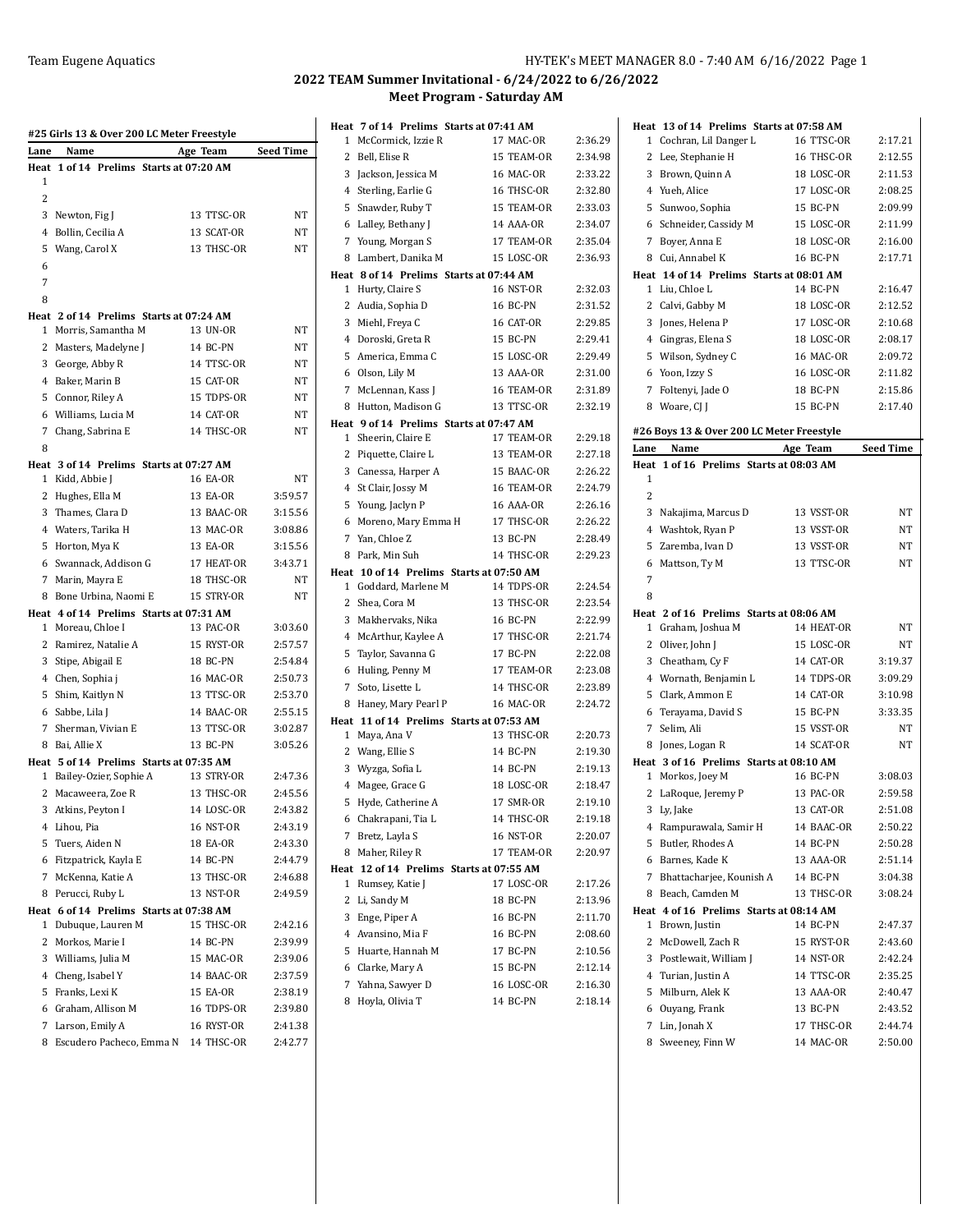|              | Heat 5 (#26 Boys 13 & Over 200 LC Meter Freestyle)             |            |         |
|--------------|----------------------------------------------------------------|------------|---------|
| 1            | McGinnis, Samuel J                                             | 13 RYST-OR | 2:33.61 |
|              | 2 Pierpont, Will W                                             | 14 TEAM-OR | 2:30.67 |
| 3            | Moser, Nate L                                                  | 14 THSC-OR | 2:29.87 |
|              | 4 Mikula, Felix T                                              | 13 CAT-OR  | 2:29.76 |
| 5            | Paasch, Kai M                                                  | 17 BAAC-OR | 2:29.85 |
| 6            | Bye, Corbin M                                                  | 13 CAT-OR  | 2:30.54 |
| 7            | Peng, Nicholas E                                               | 13 THSC-OR | 2:33.03 |
| 8            | Oliva, Miguel A                                                | 13 MAC-OR  | 2:34.22 |
|              | Heat 6 of 16 Prelims Starts at 08:20 AM                        |            |         |
| $\mathbf{1}$ | Kim, Sungkook                                                  | 13 LOSC-OR | 2:29.12 |
|              | 2 Dy, David A                                                  | 14 BC-PN   | 2:28.95 |
|              | 3 Beach, Zach M                                                | 15 THSC-OR | 2:28.09 |
|              | 4 Sampson, Anthony V                                           | 15 TTSC-OR | 2:27.39 |
| 5            | Lee, Eunchan                                                   | 14 THSC-OR | 2:27.81 |
| 6            | Merrill, Henry E                                               | 14 LOSC-OR | 2:28.23 |
| 7            | Wyatt, Brody R                                                 | 13 TEAM-OR | 2:28.96 |
| 8            | Kurkoski, Andrew P                                             | 15 BAAC-OR | 2:29.21 |
|              | Heat 7 of 16 Prelims Starts at 08:23 AM                        |            |         |
| $\mathbf{1}$ | Devenport, Quinn L                                             | 13 TEAM-OR | 2:26.22 |
|              | 2 Wong, Christian J                                            | 14 BC-PN   | 2:25.62 |
| 3            | Hoy, Rylan S                                                   | 13 VSST-OR | 2:25.19 |
|              | 4 Ma, Kenny P                                                  | 15 THSC-OR | 2:25.00 |
| 5            | Yip, Ryan S                                                    | 13 LOSC-OR | 2:25.19 |
| 6            | Li, Jason J                                                    | 15 BC-PN   | 2:25.42 |
| 7            | Xia, Bing                                                      | 14 TEAM-OR | 2:25.97 |
| 8            | Posner, Finn M                                                 | 14 STRY-OR | 2:27.20 |
|              | Heat 8 of 16 Prelims Starts at 08:26 AM<br>1 D'Souza, Calvin A | 15 BC-PN   | 2:24.84 |
| 2            | Pierpont, Edward W                                             | 15 TEAM-OR | 2:23.86 |
|              | 3 Temple, Joe G                                                | 16 TEAM-OR | 2:23.23 |
| 4            | Plowman, Madoc P                                               | 15 MAC-OR  | 2:22.47 |
|              | 5 Carmichael, Ian W                                            | 14 BC-PN   | 2:22.87 |
| 6            | Eibner, Jahan W                                                | 13 NST-OR  | 2:23.84 |
|              | 7 van de Groenendaal, Caiden                                   | 15 THSC-OR | 2:23.89 |
|              | 8 Yuan, Albert N                                               | 15 THSC-OR | 2:24.88 |
|              | Heat 9 of 16 Prelims Starts at 08:28 AM                        |            |         |
|              | 1 Thompson, Benjamin L                                         | 18 EA-OR   | 2:21.86 |
|              | 2 Young Seidemann, William K 18 RYST-OR                        |            | 2:21.38 |
|              | 3 Curley, Kian M                                               | 13 BC-PN   | 2:20.44 |
|              | 4 Yoerger, Carson M                                            | 18 TDPS-OR | 2:19.68 |
| 5            | Hou, Eli S                                                     | 14 BC-PN   | 2:19.98 |
|              | 6 Cao, Andrew T                                                | 15 BC-PN   | 2:20.82 |
| 7            | McQuaid, Trent W                                               | 18 TEAM-OR | 2:21.71 |
| 8            | Xia, Ian                                                       | 15 THSC-OR | 2:22.26 |
|              | Heat 10 of 16 Prelims Starts at 08:31 AM                       |            |         |
| 1            | Li, Adam L                                                     | 15 THSC-OR | 2:19.44 |
| 2            | Lim, Dylan S                                                   | 13 THSC-OR | 2:19.32 |
|              | 3 Lao, Levi A                                                  | 16 BAAC-OR | 2:18.68 |
|              | 4 Neirynck, Leo J                                              | 15 LOSC-OR | 2:17.56 |
|              | 5 Dickens, Evan C                                              | 18 EA-OR   | 2:18.29 |
|              | 6 Perucci, Pete R                                              | 17 NST-OR  | 2:18.80 |
|              | 7 Chou, Jason T                                                | 16 THSC-OR | 2:19.36 |
| 8            | Hirte, Carrson L                                               | 17 CAT-OR  | 2:19.54 |

| Heat         |                                                              | 11 of 16 Prelims Starts at 08:34 AM |                    |
|--------------|--------------------------------------------------------------|-------------------------------------|--------------------|
|              | 1 Buchwald, Max O                                            | 15 LOSC-OR                          | 2:16.07            |
|              | 2 Headrick, Sam J                                            | 14 BC-PN                            | 2:15.71            |
|              | 3 Shaw, Nathan W                                             | 13 BC-PN                            | 2:14.75            |
|              | 4 Peng, Eian E                                               | 13 STRY-OR                          | 2:13.67            |
|              | 5 Hurty, Ben P                                               | 15 NST-OR                           | 2:14.01            |
| 6            | Edwards, Evan D                                              | 24 CAT-OR                           | 2:14.79            |
|              | 7 Hu, Nathan Y                                               | 13 BC-PN                            | 2:15.74            |
| 8            | Tran, Jacob T                                                | 16 TDPS-OR                          | 2:16.50            |
|              | Heat 12 of 16 Prelims Starts at 08:36 AM                     |                                     |                    |
|              | 1 Braun, Nick D                                              | 16 THSC-OR                          | 2:12.32            |
|              | 2 Nemirovsky, Alex N                                         | 14 BC-PN                            | 2:11.30            |
|              | 3 Yeung, Isaac T                                             | 13 BC-PN                            | 2:10.42            |
|              | 4 Postlewait, Samuel                                         | <b>16 NST-OR</b>                    | 2:10.03            |
|              | 5 Sieglock, Andrew R                                         | 17 BC-PN                            | 2:10.25            |
|              | 6 Haeger, Nolan A                                            | 17 BC-PN                            | 2:10.47            |
|              | 7 Lee, Nathan J                                              | 15 BC-PN                            | 2:12.09            |
| 8            | Mendez, Logan P                                              | 16 TTSC-OR                          | 2:13.62            |
|              | Heat 13 of 16 Prelims Starts at 08:39 AM                     |                                     |                    |
|              | 1 Masters, Michael T                                         | 16 BC-PN                            | 2:09.00            |
|              | 2 Huang, Ryan                                                | 17 BC-PN                            | 2:08.50            |
|              | 3 Cornwell-Arquitt, Robert L                                 | 20 CAT-OR                           | 2:07.45            |
|              | 4 Colloton, Connor T                                         | <b>15 UN-PN</b>                     | 2:06.95            |
|              | 5 Aaselund, Cam C                                            | 17 BC-PN                            | 2:07.28            |
| 6            | Peng, Noah E                                                 | 17 STRY-OR                          | 2:08.19            |
| 7            | Tan, Ayden H                                                 | <b>16 BC-PN</b>                     | 2:08.96            |
| 8            | Zhang, Alvin                                                 | 16 BC-PN                            | 2:09.20            |
|              | Heat 14 of 16 Prelims Starts at 08:41 AM                     |                                     |                    |
|              | 1 Frazer, Bob T                                              | 15 BC-PN                            | 2:05.74            |
|              | 2 Butler, Jonathan P                                         | 18 BC-PN                            | 2:03.83            |
|              | 3 Li, Matthew M                                              | 17 BC-PN                            | 2:02.43            |
|              | 4 Schreiber, Gabriel C                                       | 16 LOSC-OR                          | 1:58.32            |
|              | 5 Olsen, Thomas E                                            | <b>16 MAC-OR</b>                    | 2:00.47            |
| 6            | Inman, Graham C                                              | 16 MAC-OR                           | 2:03.43            |
| 7            | Kim, Tylor J                                                 | 17 LOSC-OR                          | 2:05.12            |
| 8            | Milburn, Luke D                                              | 18 AAA-OR                           | 2:06.33            |
|              | Heat 15 of 16 Prelims Starts at 08:44 AM                     |                                     |                    |
|              | 1 Fedutinov, Vadim                                           | 19 LOSC-OR                          | 2:05.41            |
|              | 2 Glasser, Ben E                                             | 17 TTSC-OR                          | 2:03.79            |
|              | 3 Johnson, Alex J                                            | 18 LOSC-OR<br>18 TEAM-OR            | 2:01.97            |
|              | 4 Page-Jones, Charley O                                      | 15 LOSC-OR                          | 1:56.51<br>2:00.41 |
|              | 5 Dauler, Hodge C                                            |                                     | 2:03.19            |
|              | 6 Frisbee, Asa W                                             | 17 TEAM-OR                          |                    |
|              | 7 Creech, Jace T                                             | 19 LOSC-OR                          | 2:04.97            |
| 8            | Settle, Charlie M                                            | 16 THSC-OR                          | 2:06.24            |
| $\mathbf{1}$ | Heat 16 of 16 Prelims Starts at 08:46 AM<br>Bell, Jonathan F | 17 LOSC-OR                          | 2:05.22            |
| 2            | Olson, Josh J                                                | 17 BC-PN                            | 2:03.45            |
|              | 3 Sexton, Matthew S                                          | <b>16 LOSC-OR</b>                   | 2:00.73            |
|              | 4 Empey, Sammy I                                             | <b>16 LOSC-OR</b>                   | 1.53.99            |
|              |                                                              | 17 THSC-OR                          |                    |
|              | 5 van de Groenendaal, Akira<br>6 Tran, Aaron H               | 16 LOSC-OR                          | 1:59.35<br>2:02.72 |
| 7            | Valdes, Dani                                                 |                                     |                    |
|              |                                                              | 20 CAT-OR                           | 2:03.90            |
|              | 8 Sanger, Frankie J                                          | 16 LOSC-OR                          | 2:06.05            |

|              | #27 Girls 13 & Over 200 LC Meter Breaststroke |                   |                  |
|--------------|-----------------------------------------------|-------------------|------------------|
| Lane         | Name                                          | Age Team          | <b>Seed Time</b> |
| Heat         | 1 of 7 Prelims Starts at 08:49 AM             |                   |                  |
| 1            | Thompson, Lily S                              | 13 GCST-OR        | NΤ               |
| 2            | Aberle, Tessa J                               | 13 TDPS-OR        | NΤ               |
| 3            | Clark, Rhiannan L                             | 13 TTSC-OR        | NΤ               |
|              | 4 Hire, Piper G                               | 14 TEAM-OR        | NΤ               |
| 5            | Wang, Olivia X                                | 14 TTSC-OR        | NΤ               |
| 6            | Horton, Mya K                                 | 13 EA-OR          | NΤ               |
| 7            | Middlestadt, Emma M                           | 13 CAT-OR         | NΤ               |
| 8            |                                               |                   |                  |
|              | Heat 2 of 7 Prelims Starts at 08:53 AM        |                   |                  |
| 1            | Haqq, Ella C                                  | 14 HEAT-OR        | NΤ               |
| $\mathbf{2}$ | Waters, Tarika H                              | 13 MAC-OR         | 4:15.00          |
| 3            | Oh, Yunseul L                                 | 14 THSC-OR        | 3:34.02          |
|              | 4 Fitzpatrick, Kayla E                        | 14 BC-PN          | 3:29.76          |
| 5            | Nguyen, Lily V                                | 14 TTSC-OR        | 3:30.78          |
| 6            | Tagalog, Claire B                             | 13 PAC-OR         | 3:40.56          |
| 7            | Marin, Mayra E                                | 18 THSC-OR        | NΤ               |
| 8            | Park, Bella K                                 | 14 BC-PN          | NT               |
|              | Heat 3 of 7 Prelims Starts at 08:57 AM        |                   |                  |
| 1            | Sabbe, Lila J                                 | 14 BAAC-OR        | 3:25.71          |
| 2            | McCormick, Izzie R                            | 17 MAC-OR         | 3:20.62          |
| 3            | Worley, Sophia I                              | 16 THSC-OR        | 3:19.66          |
|              | 4 Kaushik, Samyukta                           | 15 BC-PN          | 3:16.74          |
| 5            | Keppo, Kirsti I                               | 18 TEAM-OR        | 3:18.62          |
| 6            | Jenne, Kate R                                 | <b>16 MAC-OR</b>  | 3:20.53          |
| 7            | Dickens, Audrey G                             | 15 EA-OR          | 3:23.54          |
| 8            | Lee, Anna S                                   | 13 MAC-OR         | 3:27.75          |
|              | Heat 4 of 7 Prelims Starts at 09:01 AM        |                   |                  |
| $\mathbf{1}$ | Brigham, Aya E                                | 14 THSC-OR        | 3:14.04          |
| 2            | Zhao, Reena                                   | 14 TEAM-OR        | 3:12.66          |
| 3            | Biallas, Siena M                              | 14 TTSC-OR        | 3:10.47          |
|              | 4 Fitzpatrick, Kendall A                      | 14 BC-PN          | 3:08.21          |
| 5            | McDowell, Riley W                             | <b>16 LOSC-OR</b> | 3:09.42          |
|              | 6 Atay, Ayah I                                | 13 MAC-OR         | 3:12.30          |
| 7            | Park, Yeha                                    | 14 THSC-OR        | 3:13.32          |
| 8            | Olvera, Sofia M                               | 14 TTSC-OR        | 3:16.67          |
| Heat         | 5 of 7 Prelims Starts at 09:05 AM             |                   |                  |
|              | 1 Larsen, Lauren G                            | 16 TEAM-OR        | 3:07.23          |
|              | 2 Rush, Lucy                                  | 15 MAC-OR         | 2:58.66          |
| 3            | Deringer, Campbell H                          | <b>16 LOSC-OR</b> | 2:54.67          |
|              | 4 Park, Diane                                 | 16 THSC-OR        | 2:48.32          |
|              | 5 Gustaff, Dylan N                            | 16 LOSC-OR        | 2:49.75          |
|              | 6 Lee, Elaine R                               | 17 THSC-OR        | 2:56.19          |
| 7            | Huling, Ellie A                               | 15 TEAM-OR        | 3:03.27          |
|              | 8 Olson, Lily M                               | 13 AAA-OR         | 3:07.93          |
|              | Heat 6 of 7 Prelims Starts at 09:08 AM        |                   |                  |
| 1            | Lee, Karina A                                 | 17 TDPS-OR        | 3:06.31          |
| 2            | Siripipat, Lily M                             | 16 BC-PN          | 2:57.52          |
|              | 3 Pitton, Alaina E                            | 16 TDPS-OR        | 2:52.73          |
|              | 4 McDevitt, Alexa J                           | 15 UN-PN          | 2:43.70          |
| 5            | Sexton, Lauren M                              | 13 LOSC-OR        | 2:48.94          |
|              | 6 Curley, Malia C                             | 17 BC-PN          | 2:55.61          |
| 7            | Lee, Jami H                                   | 14 THSC-OR        | 3:02.74          |
| 8            | Rush, Eloise                                  | 13 MAC-OR         | 3:07.77          |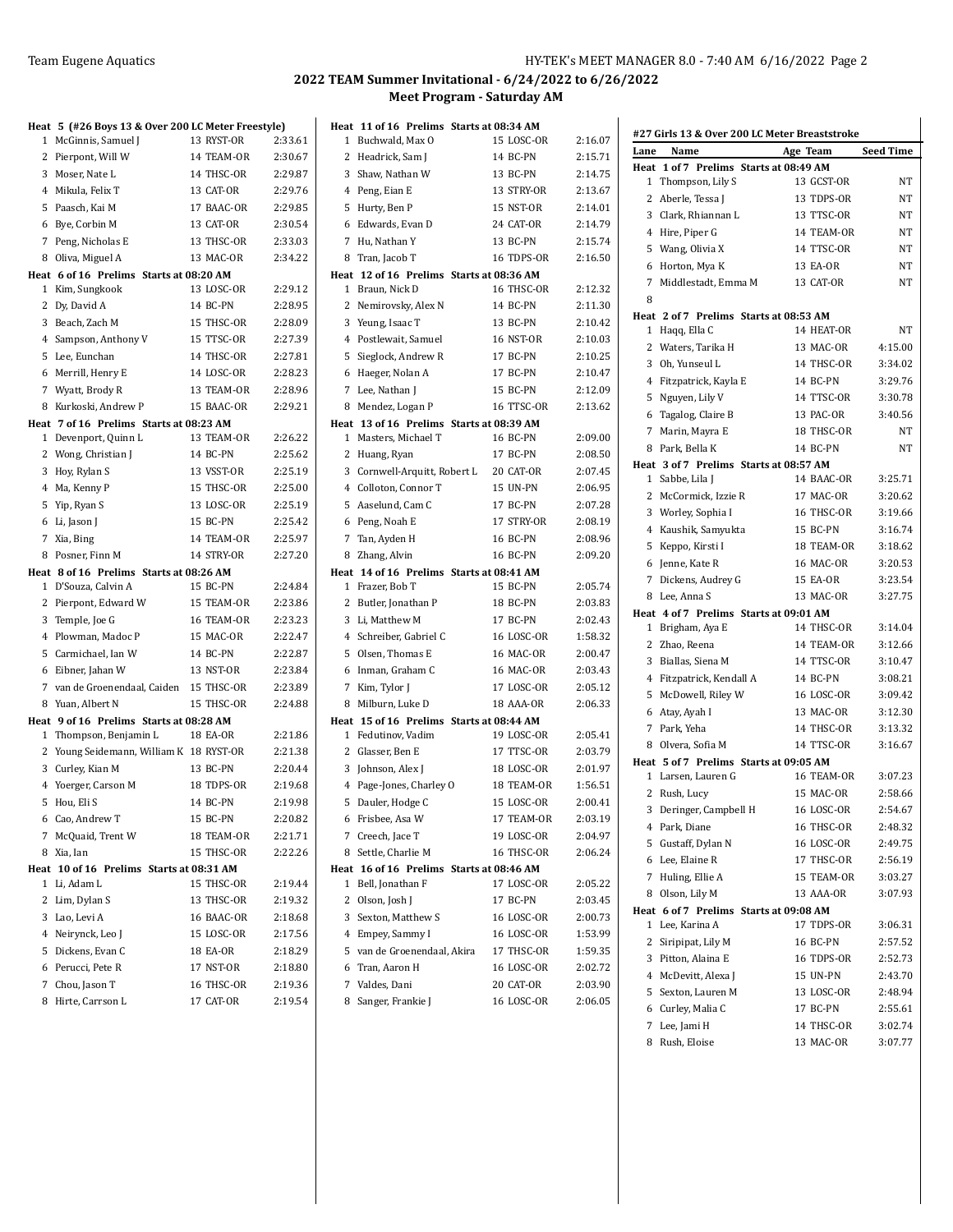| 1              | Heat 7 (#27 Girls 13 & Over 200 LC Meter Breaststroke)<br>Matsumoto, Kayla | 15 THSC-OR | 3:04.72          |
|----------------|----------------------------------------------------------------------------|------------|------------------|
|                | 2 Chen, Zoe                                                                | 13 LOSC-OR | 2:56.82          |
|                |                                                                            | 17 TEAM-OR | 2:52.12          |
|                | 3 Wasikowski, Kelsey R                                                     |            |                  |
|                | 4 Dodson, Rae S                                                            | 15 LOSC-OR | 2:43.03          |
|                | 5 Iwanow, Julia A                                                          | 15 TDPS-OR | 2:48.43          |
|                | 6 Jensen, Lauren E                                                         | 17 BC-PN   | 2:55.60          |
|                | 7 Eubanks, Amelia T                                                        | 16 TDPS-OR | 3:01.59          |
|                | 8 Oster, Grace K                                                           | 18 EA-OR   | 3:07.56          |
|                | #28 Boys 13 & Over 200 LC Meter Breaststroke                               |            |                  |
| Lane           | Name                                                                       | Age Team   | <b>Seed Time</b> |
| Heat           | 1 of 9 Prelims Starts at 09:15 AM                                          |            |                  |
| 1              |                                                                            |            |                  |
| 2              |                                                                            |            |                  |
|                | 3 Yeung, Isaac T                                                           | 13 BC-PN   | NT               |
|                | 4 Song, Zizi Z                                                             | 13 BC-PN   | NT               |
| 5              | Cheng, Skyler Y                                                            | 13 BC-PN   | NT               |
| 6              | Beach, Camden M                                                            | 13 THSC-OR | NT               |
| 7              |                                                                            |            |                  |
| 8              |                                                                            |            |                  |
|                | Heat 2 of 9 Prelims Starts at 09:19 AM                                     |            |                  |
| 1              | Jones, Lucas T                                                             | 14 SCAT-OR | NΤ               |
| 2              | Cheal, Finley J                                                            | 16 GCST-OR | NΤ               |
|                | 3 Phillips, Joshua A                                                       | 18 EA-OR   | NΤ               |
|                | 4 Alleman, Jack T                                                          | 17 BAAC-OR | 3:52.22          |
|                | 5 McGinnis, Samuel J                                                       | 13 RYST-OR | 4:08.20          |
|                | 6 Padgett, Dane S                                                          | 16 BC-PN   | NT               |
|                | 7 Lee, Daniel J                                                            | 14 BC-PN   | NT               |
|                | 8 Cheatham, Cy F                                                           | 14 CAT-OR  | NΤ               |
|                | Heat 3 of 9 Prelims Starts at 09:24 AM                                     |            |                  |
|                | 1 Chou, Duncan C                                                           | 14 THSC-OR | 3:41.92          |
|                | 2 Dodson, Tye P                                                            | 13 LOSC-OR | 3:31.18          |
|                | 3 Milburn, Alek K                                                          | 13 AAA-OR  | 3:28.13          |
|                | 4 Hukari, Nadia S                                                          | 13 CAT-OR  | 3:25.35          |
|                | 5 Welter, Ethan K                                                          | 13 VSST-OR | 3:28.12          |
|                | 6 Miller, Kyle I                                                           | 16 TEAM-OR | 3:29.03          |
|                | 7 Li, Jason J                                                              | 15 BC-PN   | 3:36.00          |
| 8              | Lin, Taius X                                                               | 14 THSC-OR | 3:41.97          |
|                | Heat 4 of 9 Prelims Starts at 09:28 AM                                     |            |                  |
|                | 1 Singh, Dhruv                                                             | 13 THSC-OR | 3:20.70          |
|                | 2 Meyer, Arthur M                                                          | 14 BAAC-OR | 3:12.22          |
|                | 3 Kim, Minsong                                                             | 16 LOSC-OR | 3:07.17          |
|                | 4 Naymyo, Chaarles C                                                       | 17 BAAC-OR | 3:06.22          |
| 5              | Wahab-Holles, Seneca W                                                     | 14 LOSC-OR | 3:06.45          |
| 6              | Iwanow, Karol H                                                            | 13 TDPS-OR | 3:07.95          |
| 7              | Devenport, Quinn L                                                         | 13 TEAM-OR | 3:13.60          |
| 8              | Brock, Ethan A                                                             | 14 TEAM-OR | 3:21.83          |
|                | Heat 5 of 9 Prelims Starts at 09:31 AM                                     |            |                  |
| 1              | Fedutinov, Eugene                                                          | 14 LOSC-OR | 3:05.38          |
| 2              | Tang, Joshua T                                                             | 13 UN-PN   | 3:03.92          |
| 3              | Lin, Jonah X                                                               | 17 THSC-OR | 3:02.44          |
| $\overline{4}$ | Goswitz, Aaron L                                                           | 15 TDPS-OR | 3:01.43          |
| 5              | Doan, Kevin M                                                              | 15 VSST-OR | 3:01.82          |
| 6              | Kim, Jacob                                                                 | 13 LOSC-OR | 3:03.03          |
| 7              | Yang, Colin E                                                              | 13 LOSC-OR | 3:05.18          |
| 8              | Daniel, Caden L                                                            | 16 MAC-OR  | 3:05.71          |

|           | Heat 6 of 9 Prelims Starts at 09:35 AM                     |                  |                  |
|-----------|------------------------------------------------------------|------------------|------------------|
| 1         | Milburn, Kyle V                                            | <b>16 AAA-OR</b> | 2:57.19          |
| 2         | Li, Aiden P                                                | 14 BC-PN         | 2:50.38          |
|           | 3 Lee, Jacob* J                                            | 13 BC-PN         | 2:47.63          |
|           | 4 Neirynck, Sean L                                         | 15 LOSC-OR       | 2:47.13          |
|           | 5 Liu, Ethan Y                                             | 15 BC-PN         | 2:47.45          |
|           | 6 Li, Suiyao                                               | 14 THSC-OR       | 2:50.18          |
|           | 7 Cao, Andrew T                                            | 15 BC-PN         | 2:52.94          |
|           | 8 Venidiktov, Dan M                                        | 15 BC-PN         | 2:59.20          |
|           | Heat 7 of 9 Prelims Starts at 09:38 AM                     |                  |                  |
| 1         | Lee, Julien J                                              | 14 THSC-OR       | 2:45.09          |
| 2         | Ahten, Tyler K                                             | 18 TEAM-OR       | 2:40.92          |
|           | 3 Cong, Haolin                                             | 15 BC-PN         | 2:35.80          |
|           | 4 Eubanks, Drew N                                          | 14 TDPS-OR       | 2:28.53          |
|           | 5 Schreiber, Gabriel C                                     | 16 LOSC-OR       | 2:33.28          |
|           | 6 Tatge, Gavyn M                                           | 18 TEAM-OR       | 2:39.63          |
|           | 7 Xu, Tommy                                                | 13 BC-PN         | 2:43.85          |
| 8         | Piepkorn, Cameron D                                        | 15 UN-PN         | 2:45.64          |
|           | Heat 8 of 9 Prelims Starts at 09:41 AM                     |                  |                  |
| 1         | Williams, Lucas M                                          | 15 MAC-OR        | 2:44.37          |
| 2         | Tng, Aaron                                                 | 15 UN-PN         | 2:40.81          |
| 3         | Cornwell-Arquitt, Luke A                                   | 20 CAT-OR        | 2:35.39          |
|           | 4 Brown, Connor                                            | 17 BC-PN         | 2:25.13          |
|           | 5 Koh, Christian G                                         | 17 BC-PN         | 2:30.62          |
|           | 6 Elliott, Tyson S                                         | 16 TDPS-OR       | 2:38.06          |
|           | 7 Gao, Steven Y                                            | 14 BC-PN         | 2:42.96          |
| 8         | Xia, Ian                                                   | 15 THSC-OR       | 2:45.54          |
| 1         | Heat 9 of 9 Prelims Starts at 09:44 AM<br>Cheng, Brandon D | 17 BAAC-OR       | 2:43.93          |
| 2         | Knobelspiesse, Nathan R                                    | 16 TEAM-OR       | 2:40.47          |
|           | 3 Lee, Andrew J                                            | 18 THSC-OR       | 2:34.64          |
|           | 4 Zhang, Joe Y                                             | 18 BC-PN         | 2:22.87          |
| 5         | Ahten, Spencer I                                           | 18 TEAM-OR       | 2:28.93          |
|           | 6 Kim, Dohyun                                              | 18 LOSC-OR       | 2:37.45          |
| 7         | Yao, Derek S                                               | 15 BC-PN         | 2:41.16          |
| 8         | Liu, Henry W                                               | 13 BC-PN         | 2:45.15          |
|           |                                                            |                  |                  |
|           | #29 Girls 13 & Over 100 LC Meter Backstroke                |                  |                  |
| Lane      | Name                                                       | Age Team         | <b>Seed Time</b> |
| Heat<br>1 | 1 of 12 Prelims Starts at 09:47 AM                         |                  |                  |
| 2         |                                                            |                  |                  |
|           | 3 Bollin, Cecilia A                                        | 13 SCAT-OR       | ΝI               |
|           | 4 Huskey, Joelle S                                         | 13 AAA-OR        | NΤ               |
| 5         | Liu, Bernice                                               | 13 CAT-OR        | NΤ               |
| 6         |                                                            |                  |                  |
| 7         |                                                            |                  |                  |
| 8         |                                                            |                  |                  |
| Heat<br>1 | 2 of 12 Prelims Starts at 09:50 AM                         |                  |                  |
|           | 2 Sherman, Vivian E                                        | 13 TTSC-OR       | NΤ               |
|           | 3 Escudero Pacheco, Emma N                                 | 14 THSC-OR       | NΤ               |
|           |                                                            | 15 TDPS-OR       | NΤ               |
|           |                                                            |                  |                  |
|           | 4 Connor, Riley A<br>5 Patil, Ridhi S                      | 13 TDPS-OR       | NT               |
| 6         | Morris, Samantha M                                         | 13 UN-OR         | NΤ               |
| 7         |                                                            |                  |                  |
| 8         |                                                            |                  |                  |

|                | Heat 3 of 12 Prelims Starts at 09:52 AM                         |                          |                    |
|----------------|-----------------------------------------------------------------|--------------------------|--------------------|
| 1              | Franks, Lexi K                                                  | 15 EA-OR                 | 1:50.46            |
| $\overline{c}$ | Park, Bella K                                                   | 14 BC-PN                 | 1:43.98            |
| 3              | Keene. Serena L                                                 | 15 BAAC-OR               | 1:34.37            |
| 4              | McDowell, Riley W                                               | <b>16 LOSC-OR</b>        | 1:31.57            |
| 5              | Larson, Emily A                                                 | 16 RYST-OR               | 1:32.45            |
| 6              | Todd, Amber R                                                   | 16 RYST-OR               | 1:35.49            |
| 7              | Horton, Mya K                                                   | 13 EA-OR                 | 1:45.95            |
| 8              | Masters, Madelyne J                                             | 14 BC-PN                 | 1:58.90            |
|                | Heat 4 of 12 Prelims Starts at 09:54 AM                         |                          |                    |
| $\mathbf{1}$   | Perucci, Ruby L                                                 | 13 NST-OR                | 1:30.09            |
| 2              | Bhattacharjee, Rishita A                                        | 15 BC-PN                 | 1:26.81            |
|                | 3 Wright, Allison A                                             | 15 GCST-OR<br>14 TEAM-OR | 1:25.05            |
| 4<br>5         | Peterson, Kara J                                                | 14 BC-PN                 | 1:23.85<br>1:24.64 |
| 6              | Fitzpatrick, Kendall A<br>Ito Gross, Nina                       | 14 TEAM-OR               | 1:25.55            |
| 7              |                                                                 | 15 EA-OR                 | 1:29.60            |
| 8              | Hughes, Lillian G                                               | 14 BC-PN                 | 1:31.46            |
|                | Fitzpatrick, Kayla E<br>Heat 5 of 12 Prelims Starts at 09:56 AM |                          |                    |
| 1              | Shim, Kaitlyn N                                                 | 13 TTSC-OR               | 1:23.23            |
| 2              | Morkos, Marie I                                                 | 14 BC-PN                 | 1:22.28            |
| 3              | McKenna, Katie A                                                | 13 THSC-OR               | 1:21.77            |
| 4              | Han, Taryn T                                                    | <b>15 UN-PN</b>          | 1:20.51            |
| 5              | Haney, Mary Pearl P                                             | <b>16 MAC-OR</b>         | 1:20.87            |
| 6              | Wyzga, Olivia E                                                 | 17 BC-PN                 | 1:21.83            |
| 7              | Piquette, Claire L                                              | 13 TEAM-OR               | 1:22.55            |
| 8              | Howard, Cecilia J                                               | 15 BC-PN                 | 1:23.33            |
|                | Heat 6 of 12 Prelims Starts at 09:58 AM                         |                          |                    |
| 1              | Snawder, Ruby T                                                 | 15 TEAM-OR               | 1:19.73            |
| $\mathbf{2}$   | Arunarasu, Thilaga                                              | 17 THSC-OR               | 1:19.49            |
| 3              | Lihou, Pia                                                      | <b>16 NST-OR</b>         | 1:19.21            |
|                | 4 Cheng, Isabel Y                                               | 14 BAAC-OR               | 1:18.62            |
| 5              | Miehl, Freya C                                                  | 16 CAT-OR                | 1:18.90            |
| 6              | Brigham, Aya E                                                  | 14 THSC-OR               | 1:19.41            |
| 7              | Maya, Eva I                                                     | 15 THSC-OR               | 1:19.51            |
| 8              | Canessa, Harper A                                               | 15 BAAC-OR               | 1:20.22            |
|                | Heat 7 of 12 Prelims Starts at 10:00 AM                         |                          |                    |
| $\mathbf{1}$   | Liu, Chloe L                                                    | 14 BC-PN                 | 1:18.33            |
| 2              | Rumsey, Katie J                                                 | 17 LOSC-OR<br>15 LOSC-OR | 1:17.79            |
| 3              | Lambert, Danika M                                               | 13 BC-PN                 | 1:17.61<br>1:17.41 |
| 5              | 4 Yan, Chloe Z<br>Lalley, Bethany J                             | 14 AAA-OR                | 1:17.46            |
|                | 6 Hurty, Claire S                                               | 16 NST-OR                | 1:17.70            |
| 7              | Aberle, Mia T                                                   | 16 TDPS-OR               | 1:18.00            |
|                | 8 Shang, Julia                                                  | 14 BC-PN                 | 1:18.56            |
|                | Heat 8 of 12 Prelims Starts at 10:02 AM                         |                          |                    |
| 1              | Boyer, Anna E                                                   | 18 LOSC-OR               | 1:16.63            |
|                | 2 Bengtson, Avery M                                             | 13 TEAM-OR               | 1:16.15            |
|                | 3 Ray, Ashley E                                                 | 18 BC-PN                 | 1:15.50            |
|                | 4 McLennan, Kass J                                              | 16 TEAM-OR               | 1:13.90            |
|                | 5 Cochran, Lil Danger L                                         | 16 TTSC-OR               | 1:14.76            |
|                | 6 Enge, Hope D                                                  | 14 BC-PN                 | 1:16.10            |
|                | 7 Howard, Syd M                                                 | 14 THSC-OR               | 1:16.52            |
|                | 8 Atkins, Peyton I                                              | 14 LOSC-OR               | 1:17.37            |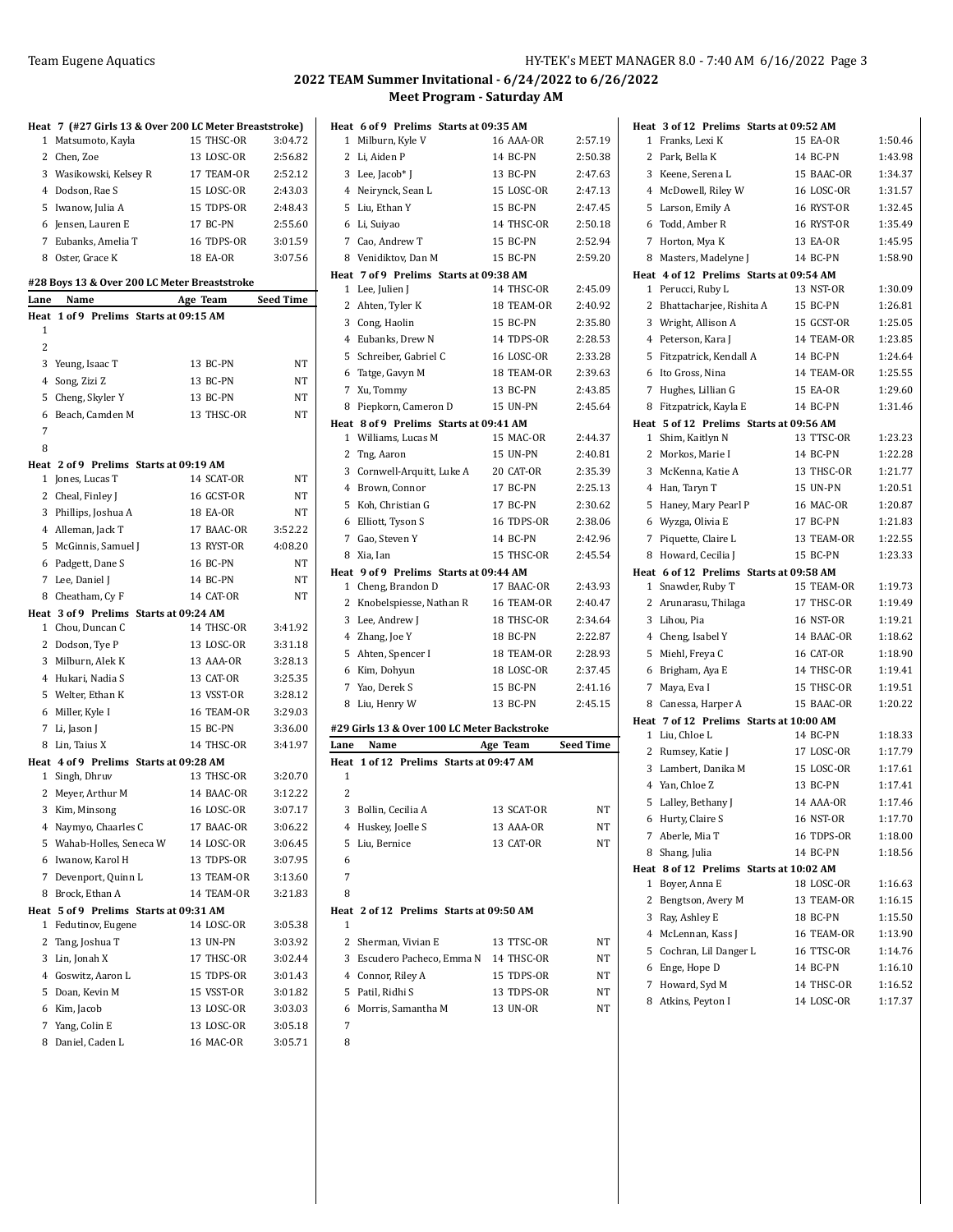|           | Heat 9 (#29 Girls 13 & Over 100 LC Meter Backstroke) |                   |           |
|-----------|------------------------------------------------------|-------------------|-----------|
| 1         | Lee, Jami H                                          | 14 THSC-OR        | 1:13.48   |
| 2         | Leslie, Sydney E                                     | 16 BAAC-OR        | 1:13.16   |
|           | 3 Hoyla, Olivia T                                    | 14 BC-PN          | 1:12.78   |
|           | 4 Chen, Zoe                                          | 13 LOSC-OR        | 1:12.70   |
|           | 5 Graham, Allison M                                  | 16 TDPS-OR        | 1:12.76   |
|           | 6 Moreno, Mary Emma H                                | 17 THSC-OR        | 1:12.96   |
| 7         | Bretz, Layla S                                       | 16 NST-OR         | 1:13.38   |
| 8         | Han, Amelia W                                        | 14 BC-PN          | 1:13.60   |
| Heat      | 10 of 12 Prelims Starts at 10:06 AM                  |                   |           |
| 1         | Hyde, Catherine A                                    | 17 SMR-OR         | 1:11.32   |
| 2         | Yoon, Izzy S                                         | <b>16 LOSC-OR</b> | 1:09.61   |
| 3         | Avansino, Mia F                                      | <b>16 BC-PN</b>   | 1:07.71   |
|           | 4 DeYoung, Maeve A                                   | 15 LOSC-OR        | 1:05.16   |
|           | 5 Rauchholz, Anna G                                  | 18 TDPS-OR        | 1:05.57   |
|           | 6 Sharchitsang, Kunzang                              | 15 TDPS-OR        | 1:08.90   |
| 7         | Corbeau, Nicolien J                                  | 17 TDPS-OR        | 1:10.45   |
| 8         | Chang, Annette                                       | 17 LOSC-OR        | 1:12.16   |
| 1         | Heat 11 of 12 Prelims Starts at 10:08 AM             | 16 AAA-OR         | 1:11.28   |
| 2         | Young, Jaclyn P<br>Siripipat, Lily M                 | <b>16 BC-PN</b>   | 1:09.47   |
|           | 3 Calvi, Gabby M                                     | 18 LOSC-OR        | 1:07.20   |
|           | 4 Li, Sandy M                                        | 18 BC-PN          | 1:04.88   |
| 5         |                                                      | 18 TEAM-OR        | 1:05.56   |
| 6         | Taylor, Kylie E<br>Katayama-Stall, Quinn T           | 18 LOSC-OR        | 1:08.60   |
| 7         | Hayes, Allie M                                       | 15 TDPS-OR        | 1:10.16   |
| 8         | Magee, Grace G                                       | 18 LOSC-OR        | 1:12.11   |
|           | Heat 12 of 12 Prelims Starts at 10:10 AM             |                   |           |
| 1         | Taylor, Savanna G                                    | 17 BC-PN          | 1:10.87   |
| 2         | Matsumoto, Kayla                                     | 15 THSC-OR        | 1:09.44   |
|           | 3 Wilson, Sydney C                                   | 16 MAC-OR         | 1:05.91   |
|           | 4 Jones, Helena P                                    | 17 LOSC-OR        | 1:04.69   |
| 5         | Sunwoo, Sophia                                       | 15 BC-PN          | 1:05.29   |
|           | 6 Gustaff, Dylan N                                   | 16 LOSC-OR        | 1:08.07   |
| 7         | Makhervaks, Nika                                     | 16 BC-PN          | 1:09.85   |
| 8         | Solbach, Cloe F                                      | 17 LOSC-OR        | 1:12.06   |
|           |                                                      |                   |           |
|           | #30 Boys 13 & Over 100 LC Meter Backstroke           |                   |           |
| Lane      | Name                                                 | Age Team          | Seed Time |
| Heat<br>1 | 1 of 11 Prelims Starts at 10:11 AM                   |                   |           |
| 2         |                                                      |                   |           |
|           | 3 Washtok, Ryan P                                    | 13 VSST-OR        | NT        |
|           | 4 Mattson, Ty M                                      | 13 TTSC-OR        | NT        |
| 5         | Mikula, Felix T                                      | 13 CAT-OR         | NT        |
| 6         |                                                      |                   |           |
| 7         |                                                      |                   |           |
| 8         |                                                      |                   |           |
| Heat      | 2 of 11 Prelims Starts at 10:13 AM                   |                   |           |
| 1         |                                                      |                   |           |
|           | 2 Graham, Joshua M                                   | 14 HEAT-OR        | NT        |
|           | 3 Bassir, Ian S                                      | 15 TTSC-OR        | NT        |
|           | 4 Hugo, Micah J                                      | 16 TEAM-OR        | NT        |
|           | 5 Oliver, John J                                     | 15 LOSC-OR        | NT        |
|           | 6 Jones, Logan R                                     | 14 SCAT-OR        | NT        |
| 7         |                                                      |                   |           |
|           |                                                      |                   |           |
| 8         | Jones, Lucas T                                       | 14 SCAT-OR        | NT        |

|              | Heat 3 of 11 Prelims Starts at 10:16 AM |            |         |
|--------------|-----------------------------------------|------------|---------|
| $\mathbf 1$  | Zaremba, Ivan D                         | 13 VSST-OR | 1:47.25 |
| 2            | LaRoque, Jeremy P                       | 13 PAC-OR  | 1:35.27 |
|              | 3 Sweeney, Finn W                       | 14 MAC-OR  | 1:32.00 |
|              | 4 Powell, Brayden M                     | 13 RYST-OR | 1:30.40 |
|              | 5 Liu, Henry W                          | 13 BC-PN   | 1:31.75 |
| 6            | Rampurawala, Samir H                    | 14 BAAC-OR | 1:32.22 |
|              | 7 McDowell, Zach R                      | 15 RYST-OR | 1:35.56 |
| 8            | Larson, Thomas A                        | 13 RYST-OR | 2:30.50 |
|              | Heat 4 of 11 Prelims Starts at 10:19 AM |            |         |
|              | 1 Clark, Ammon E                        | 14 CAT-OR  | 1:27.09 |
| 2            | Venidiktov, Dan M                       | 15 BC-PN   | 1:24.37 |
|              | 3 Paasch, Kai M                         | 17 BAAC-OR | 1:23.22 |
|              | 4 Scott, Fraser A                       | 14 CAT-OR  | 1:22.35 |
|              | 5 Hoy, Rylan S                          | 13 VSST-OR | 1:22.73 |
| 6            | Moser, Nick W                           | 14 THSC-OR | 1:24.02 |
|              | 7 Butler, Rhodes A                      | 14 BC-PN   | 1:25.59 |
| 8            | Bloom, Trevor W                         | 15 BAAC-OR | 1:30.13 |
|              | Heat 5 of 11 Prelims Starts at 10:21 AM |            |         |
|              | 1 Xia, Bing                             | 14 TEAM-OR | 1:19.57 |
| 2            | Yang, Gino                              | 13 LOSC-OR | 1:18.42 |
|              | 3 Wahab-Holles, Seneca W                | 14 LOSC-OR | 1:17.89 |
|              | 4 Dy, David A                           | 14 BC-PN   | 1:17.48 |
| 5            | Pierpont, Edward W                      | 15 TEAM-OR | 1:17.50 |
|              | 6 Selim, Ali                            | 15 VSST-OR | 1:18.33 |
|              | 7 Oliva, Miguel A                       | 13 MAC-OR  | 1:18.72 |
|              | 8 Galbraith, Colin A                    | 13 HEAT-OR | 1:22.33 |
|              | Heat 6 of 11 Prelims Starts at 10:23 AM |            |         |
|              | 1 Postlewait, William J                 | 14 NST-OR  | 1:16.86 |
|              | 2 Turian, Justin A                      | 14 TTSC-OR | 1:15.78 |
|              | 3 D'Souza, Calvin A                     | 15 BC-PN   | 1:14.77 |
|              | 4 Plowman, Madoc P                      | 15 MAC-OR  | 1:14.21 |
|              | 5 Ouyang, Frank                         | 13 BC-PN   | 1:14.71 |
| 6            | Moser, Nate L                           | 14 THSC-OR | 1:15.51 |
| 7            | Posner, Finn M                          | 14 STRY-OR | 1:16.72 |
| 8            | Lee, Eunchan                            | 14 THSC-OR | 1:17.34 |
|              | Heat 7 of 11 Prelims Starts at 10:25 AM |            |         |
| $\mathbf{1}$ | Wyatt, Brody R                          | 13 TEAM-OR | 1:13.77 |
|              | 2 Yip, Ryan S                           | 13 LOSC-OR | 1:13.34 |
|              | 3 Fitzgerald, Devin C                   | 14 TEAM-OR | 1:13.03 |
|              | 4 Keeslar, Leo S                        | 15 BAAC-OR | 1:11.25 |
| 5            | Curley, Kian M                          | 13 BC-PN   | 1:12.51 |
| 6            | Kurkoski, Andrew P                      | 15 BAAC-OR | 1:13.32 |
| 7            | Chou, Brian C                           | 18 THSC-OR | 1:13.36 |
| 8            | Burden, Max M                           | 14 LOSC-OR | 1:13.88 |
| Heat         | 8 of 11 Prelims Starts at 10:27 AM      |            |         |
| 1            | Liu, Tony W                             | 15 BC-PN   | 1:10.60 |
| 2            | Hu, Nathan Y                            | 13 BC-PN   | 1:09.14 |
| 3            | Yang, Jiyu                              | 16 LOSC-OR | 1:08.28 |
| 4            | Hurty, Ben P                            | 15 NST-OR  | 1:08.07 |
| 5            | Tran, Jacob T                           | 16 TDPS-OR | 1:08.19 |
| 6            | Young, Nathaniel J                      | 20 AAA-OR  | 1:08.80 |
| 7            | Mendez, Logan P                         | 16 TTSC-OR | 1:10.53 |
| 8            | Perucci, Pete R                         | 17 NST-OR  | 1:10.80 |

| Heat 9 of 11 Prelims Starts at 10:28 AM         |                   |           |
|-------------------------------------------------|-------------------|-----------|
| 1 Sevier, Cole D                                | 17 BC-PN          | 1:06.46   |
| 2 Bell, Jonathan F                              | 17 LOSC-OR        | 1:05.05   |
| 3 Butler, Jonathan P                            | 18 BC-PN          | 1:02.97   |
| 4 Pak, Joshua S                                 | 17 BC-PN          | 1:00.71   |
| 5 Creech, Jace T                                | 19 LOSC-OR        | 1:01.74   |
| 6 Chen, Nathan H                                | 16 BC-PN          | 1:03.99   |
| 7 Buchwald, Max O                               | 15 LOSC-OR        | 1:05.51   |
| 8 Sato, Leo J                                   | 14 BC-PN          | 1:07.63   |
| Heat 10 of 11 Prelims Starts at 10:30 AM        |                   |           |
| 1 Cortes, Sam L                                 | 18 NST-OR         | 1:06.27   |
| 2 Empey, Steven D                               | 15 CRST-OR        | 1:05.00   |
| 3 Dauler, Hodge C                               | 15 LOSC-OR        | 1:02.88   |
| 4 Tran, Aaron H                                 | <b>16 LOSC-OR</b> | 59.77     |
| 5 Klym, Aaron                                   | 16 BC-PN          | 1:00.84   |
| 6 Xu, Nathan Y                                  | 15 BC-PN          | 1:03.61   |
| 7 Nemirovsky, Alex N                            | 14 BC-PN          | 1:05.16   |
| 8 Fedutinov, Vadim                              | 19 LOSC-OR        | 1:07.02   |
| Heat 11 of 11 Prelims Starts at 10:32 AM        |                   |           |
| 1 Postlewait, Samuel                            | 16 NST-OR         | 1:06.15   |
| 2 Settle, Charlie M                             | 16 THSC-OR        | 1:04.40   |
| 3 Tan, Ayden H                                  | 16 BC-PN          | 1:02.71   |
| 4 Gould, Quinlan Q                              | <b>16 LOSC-OR</b> | 58.76     |
| 5 van de Groenendaal, Akira                     | 17 THSC-OR        | 1:00.76   |
| 6 Haeger, Nolan A                               | 17 BC-PN          | 1:03.44   |
| 7 Fery, Connor J                                | 17 BAAC-OR        | 1:05.06   |
| 8 Cornwell-Arquitt, Robert L                    | 20 CAT-OR         | 1:06.84   |
|                                                 |                   |           |
|                                                 |                   |           |
| #31 Girls 13 & Over 50 LC Meter Freestyle       |                   |           |
| Lane<br>Name                                    | Age Team          | Seed Time |
| Heat<br>1 of 17 Prelims Starts at 10:35 AM<br>1 |                   |           |
| $\overline{c}$                                  |                   |           |
| 3 Patil, Ridhi S                                | 13 TDPS-OR        | NΤ        |
| 4 Huskey, Joelle S                              | 13 AAA-OR         | NΤ        |
| 5 Clark, Rhiannan L                             | 13 TTSC-OR        | NΤ        |
| 6 Hogervorst, Evy G                             | 15 EA-OR          | NΤ        |
|                                                 | 14 BC-PN          | NΤ        |
| 7 Shang, Julia<br>8                             |                   |           |
| Heat 2 of 17 Prelims Starts at 10:36 AM         |                   |           |
| 1 Morris, Samantha M                            | 13 UN-OR          | NΤ        |
| 2<br>Bone Urbina, Naomi E                       | 15 STRY-OR        | NΤ        |
| 3 Marin, Mayra E                                | 18 THSC-OR        | NΤ        |
| 4 Wang, Olivia X                                | 14 TTSC-OR        | 46.55     |
| 5 Swannack, Addison G                           | 17 HEAT-OR        | 49.40     |
| 6 Connor, Riley A                               | 15 TDPS-OR        | NΤ        |
| 7 Chang, Sabrina E                              | 14 THSC-OR        | NT        |
| 8 Bollin, Cecilia A                             | 13 SCAT-OR        | NΤ        |
| Heat 3 of 17 Prelims Starts at 10:38 AM         |                   |           |
| 1 Haqq, Ella C                                  | 14 HEAT-OR        | 44.18     |
| 2 Thames, Clara D                               | 13 BAAC-OR        | 42.24     |
| 3 Mokrohisky, Mary L                            | 13 EA-OR          | 40.04     |
| 4 Todd, Amber R                                 | 16 RYST-OR        | 38.06     |
| 5 George, Abby R                                | 14 TTSC-OR        | 39.08     |
| 6 Shim, Kaitlyn N                               | 13 TTSC-OR        | 41.57     |
| 7 Masters, Madelyne J                           | 14 BC-PN          | 43.84     |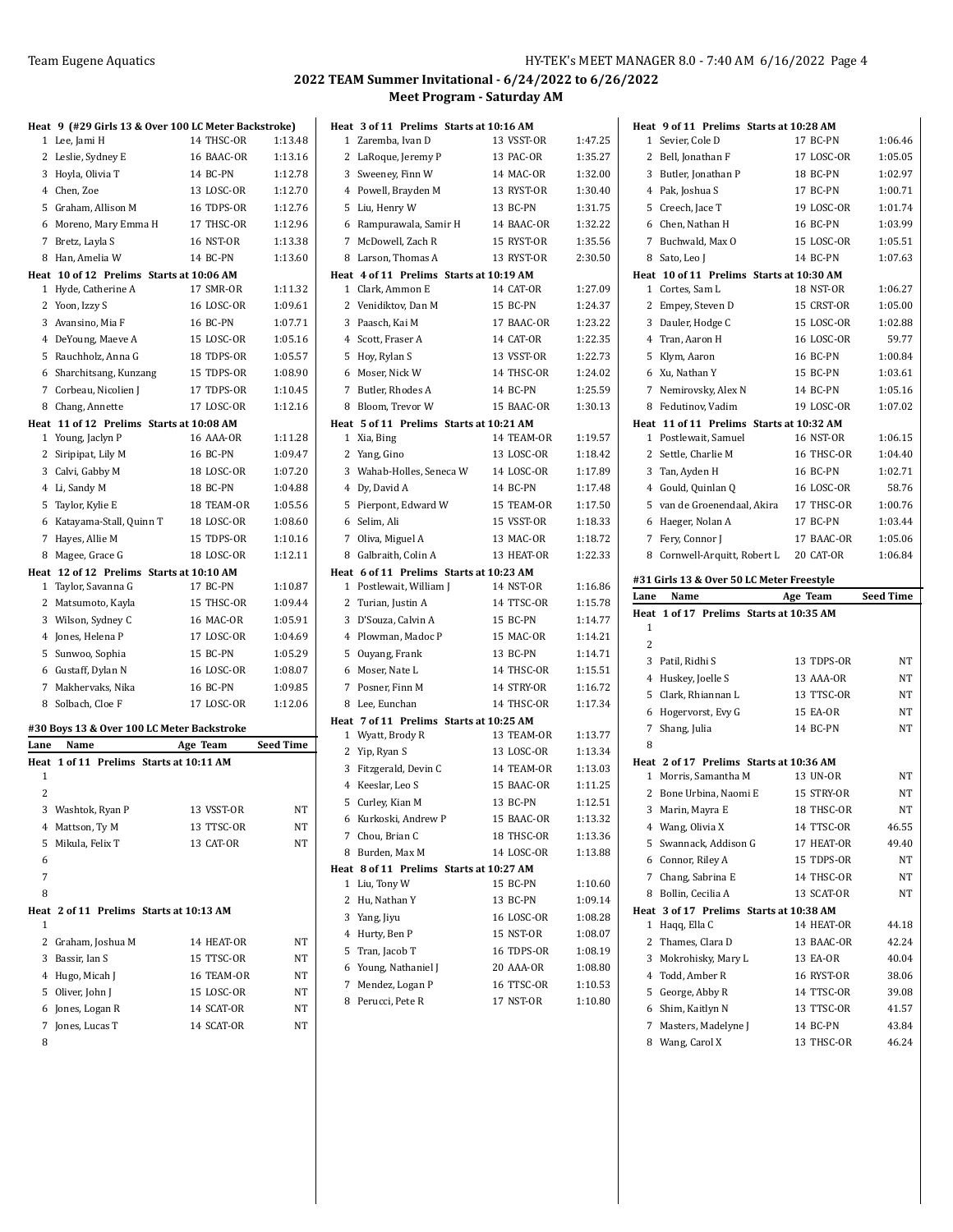|        | Heat 4 (#31 Girls 13 & Over 50 LC Meter Freestyle)    |                         |                |
|--------|-------------------------------------------------------|-------------------------|----------------|
|        | 1 Williams, Lucia M                                   | 14 CAT-OR               | 36.44          |
|        | 2 Chen, Sophia j                                      | 16 MAC-OR               | 36.36          |
|        | 3 Ramirez, Natalie A                                  | 15 RYST-OR              | 35.57          |
|        | 4 Hughes, Lillian G                                   | 15 EA-OR                | 35.21          |
| 5      | Moreau, Chloe I                                       | 13 PAC-OR               | 35.30          |
|        | 6 Larson, Emily A                                     | 16 RYST-OR              | 36.32          |
|        | 7 Thompson, Lily S                                    | 13 GCST-OR              | 36.38          |
| 8      | Hughes, Ella M                                        | 13 EA-OR                | 36.50          |
|        | Heat 5 of 17 Prelims Starts at 10:40 AM               |                         |                |
|        | 1 Lee, Anna S                                         | 13 MAC-OR               | 34.25          |
|        | 2 Sabbe, Lila J                                       | 14 BAAC-OR              | 33.94          |
|        | 3 Dickens, Audrey G                                   | 15 EA-OR                | 33.85          |
|        | 4 Arunarasu, Thilaga                                  | 17 THSC-OR              | 33.68          |
| 5      | Chakrapani, Tia L                                     | 14 THSC-OR              | 33.73          |
|        | 6 Bell, Elise R                                       | 15 TEAM-OR              | 33.88          |
|        | 7 Bhattacharjee, Rishita A                            | 15 BC-PN                | 34.04          |
|        | 8 Eveland, Paisley J                                  | 16 CAT-OR               | 34.34          |
|        | Heat 6 of 17 Prelims Starts at 10:41 AM               |                         |                |
|        | 1 Perucci, Ruby L                                     | 13 NST-OR               | 33.46          |
|        | 2 Oh, Yunseul L                                       | 14 THSC-OR              | 33.41          |
|        | 3 Macaweera, Zoe R                                    | 13 THSC-OR              | 33.24          |
|        | 4 Dubuque, Lauren M                                   | 15 THSC-OR              | 33.16          |
| 5      | Jackson, Jessica M                                    | 16 MAC-OR               | 33.22          |
| 6      | Snawder, Ruby T                                       | 15 TEAM-OR              | 33.29          |
|        | 7 Maya, Eva I                                         | 15 THSC-OR              | 33.46          |
| 8      | Sherman, Vivian E                                     | 13 TTSC-OR              | 33.60          |
|        | Heat 7 of 17 Prelims Starts at 10:42 AM               |                         |                |
|        | 1 Franks, Lexi K                                      | 15 EA-OR                | 33.10          |
| 3      | 2 Hire, Piper G                                       | 14 TEAM-OR              | 32.80<br>32.69 |
|        | Middlestadt, Emma M                                   | 13 CAT-OR<br>15 BAAC-OR |                |
|        | 4 Keene, Serena L                                     | 14 TEAM-OR              | 32.43          |
| 5<br>6 | Peterson, Kara J<br>Park, Bella K                     | 14 BC-PN                | 32.49<br>32.74 |
| 7      |                                                       | 13 STRY-OR              | 32.97          |
|        | Bailey-Ozier, Sophie A                                |                         |                |
| 8      | Park, Yeha<br>Heat 8 of 17 Prelims Starts at 10:42 AM | 14 THSC-OR              | 33.12          |
|        | 1 Olvera, Sofia M                                     | 14 TTSC-OR              | 32.40          |
|        | 2 Wyzga, Olivia E                                     | 17 BC-PN                | 32.24          |
| 3      | Biallas, Siena M                                      | 14 TTSC-OR              | 32.03          |
|        | 4 Williams, Julia M                                   | 15 MAC-OR               | 31.97          |
|        | 5 Hutton, Madison G                                   | 13 TTSC-OR              | 32.02          |
|        | 6 Jenne, Kate R                                       | 16 MAC-OR               | 32.16          |
|        | 7 Liu, Bernice                                        | 13 CAT-OR               | 32.34          |
| 8      | Bai, Allie X                                          | 13 BC-PN                | 32.42          |
|        | Heat 9 of 17 Prelims Starts at 10:43 AM               |                         |                |
| 1      | Lee, Karina A                                         | 17 TDPS-OR              | 31.76          |
|        | 2 Nguyen, Lily V                                      | 14 TTSC-OR              | 31.59          |
|        | 3 Yan, Chloe Z                                        | 13 BC-PN                | 31.48          |
|        | 4 Canessa, Harper A                                   | 15 BAAC-OR              | 31.40          |
|        | 5 Keppo, Kirsti I                                     | 18 TEAM-OR              | 31.46          |
|        | 6 America, Emma C                                     | 15 LOSC-OR              | 31.55          |
| 7      | Sterling, Earlie G                                    | 16 THSC-OR              | 31.73          |
| 8      | Kaushik, Samyukta                                     | 15 BC-PN                | 31.86          |

|                | Heat 10 of 17 Prelims Starts at 10:44 AM |                                |                |
|----------------|------------------------------------------|--------------------------------|----------------|
| $\mathbf{1}$   | George, Erika R                          | 14 UNAT                        | 31.10          |
|                | 2 Graham, Allison M                      | 16 TDPS-OR                     | 31.04          |
| 3              | Solbach, Cloe F                          | 17 LOSC-OR                     | 30.94          |
|                | 4 Stipe, Abigail E                       | 18 BC-PN                       | 30.76          |
| 5              | Lalley, Bethany J                        | 14 AAA-OR                      | 30.89          |
|                | 6 Worley, Sophia I                       | 16 THSC-OR                     | 31.01          |
| 7              | Piquette, Claire L                       | 13 TEAM-OR                     | 31.06          |
| 8              | Han, Taryn T                             | <b>15 UN-PN</b>                | 31.29          |
|                | Heat 11 of 17 Prelims Starts at 10:45 AM |                                |                |
|                | 1 Sheerin, Claire E                      | 17 TEAM-OR                     | 30.66          |
|                | 2 Huling, Penny M                        | 17 TEAM-OR                     | 30.56          |
|                | 3 Atay, Ayah I                           | 13 MAC-OR                      | 30.49          |
|                | 4 Oster, Grace K                         | <b>18 EA-OR</b>                | 30.47          |
| 5              | Aberle, Mia T                            | 16 TDPS-OR                     | 30.48          |
|                | 6 Shea, Cora M                           | 13 THSC-OR                     | 30.50          |
|                | 7 Chun, Grace J                          | 15 BAAC-OR                     | 30.62          |
|                | 8 Wyzga, Sofia L                         | 14 BC-PN                       | 30.73          |
|                | Heat 12 of 17 Prelims Starts at 10:46 AM |                                |                |
| $\mathbf{1}$   | Doroski, Greta R                         | <b>15 BC-PN</b>                | 30.40          |
| 2              | Rush, Eloise                             | 13 MAC-OR                      | 30.20          |
| 3              | Lee, Elaine R                            | 17 THSC-OR                     | 30.18          |
| 4              | Huling, Ellie A                          | 15 TEAM-OR                     | 29.93          |
| 5              | Zhao, Reena                              | 14 TEAM-OR                     | 30.09          |
|                | 6 Han. Amelia W                          | 14 BC-PN                       | 30.19          |
| 7              | Audia, Sophia D                          | 16 BC-PN                       | 30.23          |
|                | 8 Howard, Syd M                          | 14 THSC-OR                     | 30.43          |
|                | Heat 13 of 17 Prelims Starts at 10:47 AM |                                |                |
|                | 1 Brown, Quinn A                         | 18 LOSC-OR                     | 29.74          |
| 2              | McCormick, Izzie R                       | 17 MAC-OR                      | 29.68          |
| 3              | Katayama-Stall, Quinn T                  | 18 LOSC-OR                     | 29.32          |
| 4              | Enge, Hope D                             | 14 BC-PN                       | 29.20          |
| 5              | Sharchitsang, Kunzang                    | 15 TDPS-OR                     | 29.29          |
|                | 6 Cochran, Lil Danger L                  | 16 TTSC-OR                     | 29.63          |
|                | 7 Goddard, Marlene M                     | 14 TDPS-OR                     | 29.70          |
|                | 8 Wang, Ellie S                          | 14 BC-PN                       | 29.79          |
|                | Heat 14 of 17 Prelims Starts at 10:48 AM |                                |                |
| 1              | Bretz, Layla S                           | <b>16 NST-OR</b><br>18 TEAM-OR | 29.15<br>29.01 |
|                | 2 Taylor, Kylie E                        | 13 TDPS-OR                     | 28.86          |
|                | 3 Aberle, Tessa J                        |                                |                |
| $\overline{4}$ | Rauchholz, Anna G<br>5 Iwanow, Julia A   | 18 TDPS-OR<br>15 TDPS-OR       | 28.66<br>28.69 |
|                |                                          |                                |                |
|                | 6   Curley, Malia C                      | 17 BC-PN                       | 28.90          |
| 7              | Alejos, Hazel R                          | 18 TDPS-OR                     | 29.10          |
|                | 8 Maher, Riley R                         | 17 TEAM-OR                     | 29.17          |
| 1              | Heat 15 of 17 Prelims Starts at 10:48 AM | 16 LOSC-OR                     | 28.40          |
|                | Deringer, Campbell H<br>2 Calvi, Gabby M | 18 LOSC-OR                     | 28.11          |
|                | 3 Ray, Ashley E                          | 18 BC-PN                       | 27.88          |
| 4              | Sickon, Dalton M                         |                                | 26.97          |
|                |                                          | 17 TDPS-OR<br>15 UN-PN         |                |
| 5              | McDevitt, Alexa J                        |                                | 27.78          |
| 6              | Lee, Stephanie H                         | 16 THSC-OR                     | 27.94          |
| 7              | Pitton, Alaina E                         | 16 TDPS-OR                     | 28.29          |
| 8              | Hyde, Catherine A                        | 17 SMR-OR                      | 28.60          |

| Heat 16 of 17 Prelims Starts at 10:49 AM   |                         |                  |
|--------------------------------------------|-------------------------|------------------|
| Yueh, Alice<br>1                           | 17 LOSC-OR              | 28.39            |
| 2<br>Chang, Annette                        | 17 LOSC-OR              | 28.06            |
| 3<br>Gingras, Elena S                      | 18 LOSC-OR              | 27.86            |
| Clarke, Mary A<br>4                        | 15 BC-PN                | 26.91            |
| 5<br>Rush, Lucy                            | 15 MAC-OR               | 27.74            |
| 6<br>Boyer, Anna E                         | 18 LOSC-OR              | 27.93            |
| 7<br>Schneider, Cassidy M                  | 15 LOSC-OR              | 28.28            |
| 8 Taylor, Savanna G                        | 17 BC-PN                | 28.59            |
| Heat 17 of 17 Prelims Starts at 10:50 AM   |                         |                  |
| Corbeau, Nicolien J<br>1                   | 17 TDPS-OR              | 28.35            |
| 2<br>Enge, Piper A                         | <b>16 BC-PN</b>         | 27.98            |
| 3<br>Li, Sandy M                           | 18 BC-PN                | 27.83            |
| 4 Sunwoo, Sophia                           | 15 BC-PN                | 26.84            |
| Foltenyi, Jade O<br>5                      | 18 BC-PN                | 27.58            |
| 6 Wasikowski, Kelsey R                     | 17 TEAM-OR              | 27.88            |
| 7<br>Cui, Annabel K                        | <b>16 BC-PN</b>         | 28.21            |
| Huarte, Hannah M<br>8                      | 17 BC-PN                | 28.50            |
|                                            |                         |                  |
| #32 Boys 13 & Over 50 LC Meter Freestyle   |                         |                  |
| Lane<br>Name                               | Age Team                | <b>Seed Time</b> |
| 1 of 18 Prelims Starts at 10:51 AM<br>Heat |                         |                  |
| Jones, Lucas T<br>1                        | 14 SCAT-OR              | NΤ               |
| 2<br>Jones, Logan R                        | 14 SCAT-OR              | NΤ               |
| Bassir, Ian S<br>3                         | 15 TTSC-OR              | NΤ               |
| 4 Larson, Thomas A                         | 13 RYST-OR              | 1:04.15          |
| Tope-Lehn, Cole N<br>5                     | 16 AAA-OR               | NT               |
| 6 Oliver, John J                           | 15 LOSC-OR              | NΤ               |
| 7<br>Graham, Joshua M                      | 14 HEAT-OR              | NT               |
| 8 Washtok, Ryan P                          | 13 VSST-OR              | NΤ               |
| Heat 2 of 18 Prelims Starts at 10:52 AM    |                         |                  |
| 1 Lin, Taius X                             | 14 THSC-OR              | 41.95            |
| 2 Chou, Duncan C                           | 14 THSC-OR              | 38.84            |
| 3 Hukari, Nadia S                          | 13 CAT-OR               | 36.40            |
| Morkos, Joey M<br>4                        | 16 BC-PN                | 35.35            |
| Xu, Tommy<br>5                             | 13 BC-PN                | 35.58            |
| 6 Wornath, Benjamin L                      | 14 TDPS-OR              | 37.55            |
| 7<br>Beach, Camden M                       | 13 THSC-OR              | 40.42            |
| 8 Welter, Ethan K                          | 13 VSST-OR              | 45.41            |
| Heat 3 of 18 Prelims Starts at 10:53 AM    |                         |                  |
| 1 Milburn, Alek K                          | 13 AAA-OR               | 34.56            |
| 2<br>Bhattacharjee, Kounish A              | 14 BC-PN                | 34.46            |
| 3<br>Powell, Brayden M                     | 13 RYST-OR              | 34.14            |
| Singh, Dhruv<br>4                          | 13 THSC-OR              | 33.90            |
| 5<br>Dodson, Tye P                         | 13 LOSC-OR              | 33.97            |
| 6 Cortes, Sam L                            | 18 NST-OR               | 34.25            |
| 7 Butler, Rhodes A                         | 14 BC-PN                | 34.46            |
| 8 Bye, Corbin M                            | 13 CAT-OR               | 34.87            |
| Heat 4 of 18 Prelims Starts at 10:54 AM    |                         |                  |
|                                            | 13 TDPS-OR              | 33.76            |
| Iwanow, Karol H<br>1                       | 13 CAT-OR               | 33.40            |
| 2<br>Ly, Jake                              | 13 AAA-OR               | 33.08            |
| 3 Barnes, Kade K                           |                         |                  |
| Liu, Ethan Y<br>4                          | 15 BC-PN                | 32.32            |
| Clark, Ammon E<br>5                        | 14 CAT-OR               | 32.45            |
| Rampurawala, Samir H<br>6                  | 14 BAAC-OR              | 33.22            |
| King, Christian A<br>7<br>8 Yang, Colin E  | 16 AAA-OR<br>13 LOSC-OR | 33.47<br>33.85   |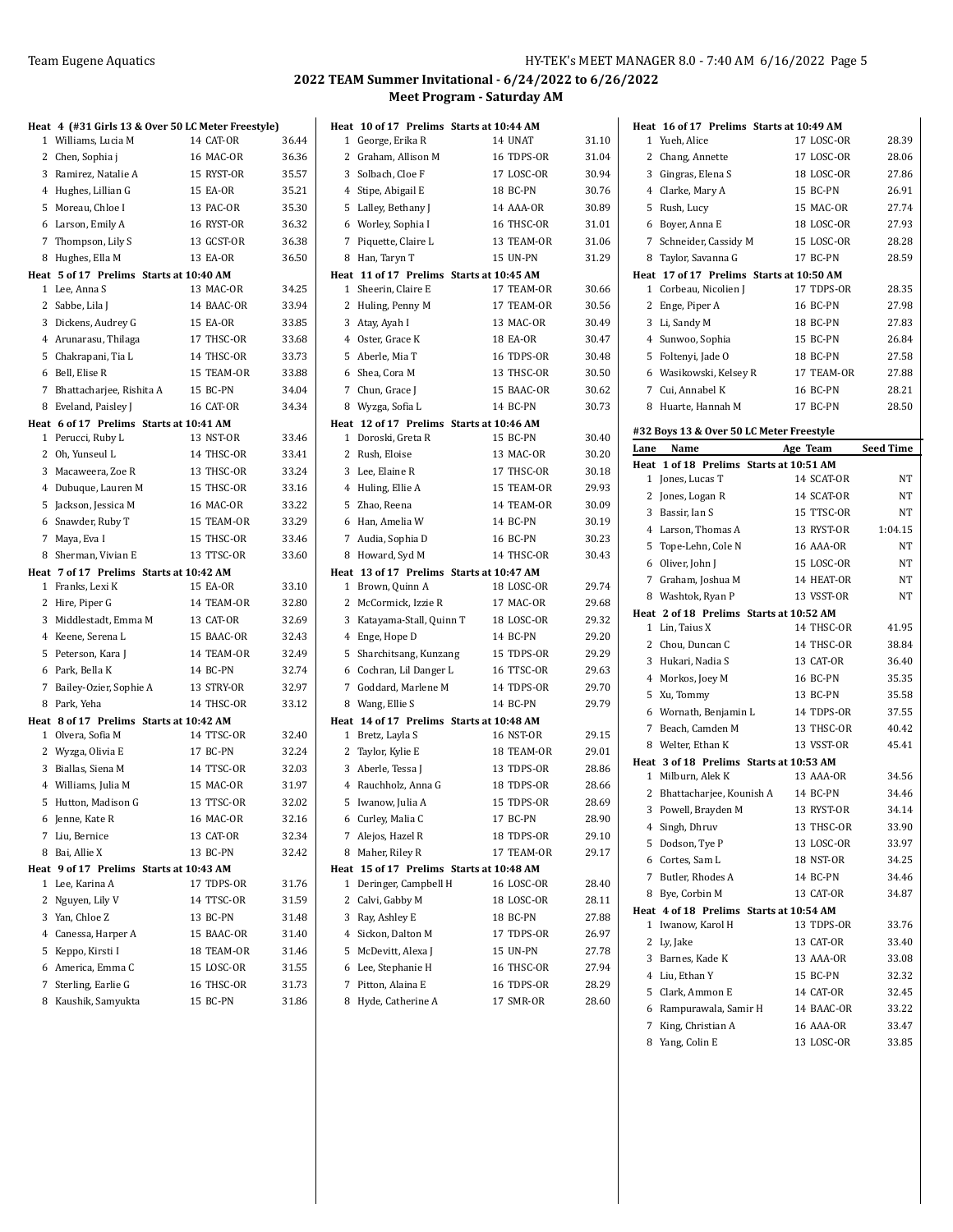#### Team Eugene Aquatics **HY-TEK's MEET MANAGER 8.0 - 7:40 AM 6/16/2022** Page 6

|   | Heat 5 (#32 Boys 13 & Over 50 LC Meter Freestyle)     |            |       |
|---|-------------------------------------------------------|------------|-------|
| 1 | Sampson, Anthony V                                    | 15 TTSC-OR | 31.78 |
|   | 2 Nakajima, Marcus D                                  | 13 VSST-OR | 31.69 |
|   | 3 Meyer, Arthur M                                     | 14 BAAC-OR | 31.22 |
|   | 4 Pierpont, Will W                                    | 14 TEAM-OR | 31.07 |
|   | 5 Lin, Jonah X                                        | 17 THSC-OR | 31.13 |
| 6 | Tsaknaridis, Teddy K                                  | 13 TTSC-OR | 31.33 |
| 7 | Colloton, Connor T                                    | 15 UN-PN   | 31.76 |
| 8 | Bloom, Trevor W                                       | 15 BAAC-OR | 32.08 |
|   | Heat 6 of 18 Prelims Starts at 10:56 AM               |            |       |
|   | 1 Tang, Joshua T                                      | 13 UN-PN   | 31.00 |
| 2 | Siewell, Hunter P                                     | 13 SMR-OR  | 30.93 |
| 3 | Knobelspiesse, Nathan R                               | 16 TEAM-OR | 30.78 |
|   | 4 Xia, Bing                                           | 14 TEAM-OR | 30.63 |
|   | 5 Miller, Kyle I                                      | 16 TEAM-OR | 30.72 |
|   | 6 Yuan, Albert N                                      | 15 THSC-OR | 30.79 |
|   | 7 Yao, Derek S                                        | 15 BC-PN   | 30.95 |
| 8 | Fedutinov, Eugene                                     | 14 LOSC-OR | 31.00 |
|   | Heat 7 of 18 Prelims Starts at 10:57 AM               |            |       |
|   | 1 Sweeney, Finn W                                     | 14 MAC-OR  | 30.45 |
|   | 2 Lee, Julien J                                       | 14 THSC-OR | 30.32 |
|   | 3 Posner, Finn M                                      | 14 STRY-OR | 30.22 |
|   | 4 Paasch, Kai M                                       | 17 BAAC-OR | 29.86 |
|   | 5 Young Seidemann, William K 18 RYST-OR               |            | 30.17 |
|   | 6 Turian, Justin A                                    | 14 TTSC-OR | 30.23 |
| 7 | Wahab-Holles, Seneca W                                | 14 LOSC-OR | 30.39 |
| 8 | Beach, Zach M                                         | 15 THSC-OR | 30.48 |
| 1 | Heat 8 of 18 Prelims Starts at 10:58 AM<br>Yang, Gino | 13 LOSC-OR | 29.78 |
|   | 2 Lim, Dylan S                                        | 13 THSC-OR | 29.63 |
|   | 3 Doan, Kevin M                                       | 15 VSST-OR | 29.41 |
|   | 4 Kim, Jacob                                          | 13 LOSC-OR | 29.22 |
|   | 5 Kim, Sungkook                                       | 13 LOSC-OR | 29.32 |
|   | 6 Eibner, Jahan W                                     | 13 NST-OR  | 29.59 |
| 7 | Wyatt, Brody R                                        | 13 TEAM-OR | 29.67 |
| 8 | Merrill, Henry E                                      | 14 LOSC-OR | 29.81 |
|   | Heat 9 of 18 Prelims Starts at 10:59 AM               |            |       |
|   | 1 van de Groenendaal, Caiden                          | 15 THSC-OR | 29.05 |
|   | 2 Chou, Jason T                                       | 16 THSC-OR | 28.87 |
|   | 3 Scott, Fraser A                                     | 14 CAT-OR  | 28.82 |
|   | 4 Perucci, Pete R                                     | 17 NST-OR  | 28.68 |
|   | 5 Edwards, Evan D                                     | 24 CAT-OR  | 28.81 |
|   | 6 Headrick, Sam J                                     | 14 BC-PN   | 28.86 |
|   | 7 Carmichael, Ian W                                   | 14 BC-PN   | 28.94 |
|   | 8 McDowell, Zach R                                    | 15 RYST-OR | 29.06 |
|   | Heat 10 of 18 Prelims Starts at 10:59 AM              |            |       |
|   | 1 Lee, Nathan J                                       | 15 BC-PN   | 28.56 |
| 2 | Daniel, Caden L                                       | 16 MAC-OR  | 28.41 |
|   | 3 Piepkorn, Cameron D                                 | 15 UN-PN   | 28.22 |
|   | 4 Li, Aiden P                                         | 14 BC-PN   | 28.11 |
|   | 5 Milburn, Kyle V                                     | 16 AAA-OR  | 28.14 |
|   | 6 Naymyo, Chaarles C                                  | 17 BAAC-OR | 28.22 |
| 7 | Plowman, Madoc P                                      | 15 MAC-OR  | 28.47 |
|   | 8 Gao, Steven Y                                       | 14 BC-PN   | 28.57 |

|              |                      | Heat 11 of 18 Prelims Starts at 11:00 AM               |       |
|--------------|----------------------|--------------------------------------------------------|-------|
| $\mathbf{1}$ | Lao, Levi A          | 16 BAAC-OR                                             | 28.06 |
| 2            | McQuaid, Trent W     | 18 TEAM-OR                                             | 27.94 |
|              | 3 Hou, Eli S         | 14 BC-PN                                               | 27.74 |
|              | 4 Chou, Brian C      | 18 THSC-OR                                             | 27.66 |
| 5            | Fitzgerald, Devin C  | 14 TEAM-OR                                             | 27.68 |
|              | 6 Wong, Christian J  | 14 BC-PN                                               | 27.79 |
|              | 7 Hirte, Carrson L   | 17 CAT-OR                                              | 27.95 |
| 8            | Peng, Eian E         | 13 STRY-OR                                             | 28.08 |
|              |                      | Heat 12 of 18 Prelims Starts at 11:01 AM               |       |
|              | 1 Yoerger, Carson M  | 18 TDPS-OR                                             | 27.57 |
|              | 2 Peng, Noah E       | 17 STRY-OR                                             | 27.45 |
| 3            | Chen, Nathan H       | 16 BC-PN                                               | 27.32 |
|              | 4 Tatge, Gavyn M     | 18 TEAM-OR                                             | 27.29 |
| 5            | Thompson, Benjamin L | <b>18 EA-OR</b>                                        | 27.32 |
|              | 6 Ahten, Spencer I   | 18 TEAM-OR                                             | 27.37 |
|              | 7 Yip, Ryan S        | 13 LOSC-OR                                             | 27.50 |
| 8            | Dickens, Evan C      | <b>18 EA-OR</b>                                        | 27.61 |
|              |                      | Heat 13 of 18 Prelims Starts at 11:02 AM               |       |
|              | 1 Padgett, Dane S    | 16 BC-PN                                               | 27.26 |
|              | 2 Li, Jason J        | 15 BC-PN                                               | 27.13 |
|              | 3 Alleman, Jack T    | 17 BAAC-OR                                             | 27.00 |
|              | 4 Frisbee, Asa W     | 17 TEAM-OR                                             | 26.97 |
|              | 5 Yang, Jiyu         | <b>16 LOSC-OR</b>                                      | 26.99 |
|              | 6 Masters, Michael T | 16 BC-PN<br><b>18 EA-OR</b>                            | 27.12 |
|              | 7 Phillips, Joshua A | 14 BC-PN                                               | 27.20 |
|              | 8 Lee, Daniel J      |                                                        | 27.27 |
|              | 1 Glasser, Ben E     | Heat 14 of 18 Prelims Starts at 11:03 AM<br>17 TTSC-OR | 26.93 |
|              | 2 Li, Adam L         | 15 THSC-OR                                             | 26.87 |
| 3            | Shaw, Nathan W       | 13 BC-PN                                               | 26.77 |
|              | 4 Frazer, Bob T      | 15 BC-PN                                               | 26.69 |
| 5            | Escobar, Evan L      | 16 TDPS-OR                                             | 26.70 |
|              | 6 Brown, Justin      | 14 BC-PN                                               | 26.78 |
|              | 7 Pak, Joshua S      | 17 BC-PN                                               | 26.88 |
|              | 8 Huang, Ryan        | 17 BC-PN                                               | 26.94 |
|              |                      | Heat 15 of 18 Prelims Starts at 11:03 AM               |       |
| $\mathbf{1}$ | Braun, Nick D        | 16 THSC-OR                                             | 26.58 |
|              | 2 Kim, Minsong       | 16 LOSC-OR                                             | 26.50 |
| 3            | Keeslar, Leo S       | 15 BAAC-OR                                             | 26.39 |
|              | 4 Aaselund, Cam C    | 17 BC-PN                                               | 26.31 |
| 5            | Olsen, Thomas E      | 16 MAC-OR                                              | 26.33 |
|              | 6 Sieglock, Andrew R | 17 BC-PN                                               | 26.41 |
| 7            | Neirynck, Sean L     | 15 LOSC-OR                                             | 26.53 |
|              | 8 Fedutinov, Vadim   | 19 LOSC-OR                                             | 26.66 |
|              |                      | Heat 16 of 18 Prelims Starts at 11:04 AM               |       |
| 1            | Johnson, Alex J      | 18 LOSC-OR                                             | 25.98 |
| 2            | Olson, Josh J        | 17 BC-PN                                               | 25.62 |
|              | 3 Milburn, Luke D    | 18 AAA-OR                                              | 25.24 |
|              | 4 Kim, Tylor J       | 17 LOSC-OR                                             | 24.39 |
| 5            | Gould, Quinlan Q     | 16 LOSC-OR                                             | 24.81 |
|              | 6 Postlewait, Samuel | <b>16 NST-OR</b>                                       | 25.53 |
|              | 7 Xu, Nathan Y       | 15 BC-PN                                               | 25.78 |
|              | 8 Lee, Andrew J      | 18 THSC-OR                                             | 26.23 |

|                                                              | <b>16 LOSC-OR</b>                                                                                                                                                                                                                                                                                                             | 25.95                                                                                                                                                                                                                                                               |
|--------------------------------------------------------------|-------------------------------------------------------------------------------------------------------------------------------------------------------------------------------------------------------------------------------------------------------------------------------------------------------------------------------|---------------------------------------------------------------------------------------------------------------------------------------------------------------------------------------------------------------------------------------------------------------------|
|                                                              | 17 BAAC-OR                                                                                                                                                                                                                                                                                                                    | 25.56                                                                                                                                                                                                                                                               |
| Cheng, Brandon D                                             | 17 BAAC-OR                                                                                                                                                                                                                                                                                                                    | 25.14                                                                                                                                                                                                                                                               |
|                                                              | 18 TEAM-OR                                                                                                                                                                                                                                                                                                                    | 24.05                                                                                                                                                                                                                                                               |
|                                                              | 16 BC-PN                                                                                                                                                                                                                                                                                                                      | 24.77                                                                                                                                                                                                                                                               |
|                                                              | 20 AAA-OR                                                                                                                                                                                                                                                                                                                     | 25.42                                                                                                                                                                                                                                                               |
| Zhang, Joe Y                                                 | 18 BC-PN                                                                                                                                                                                                                                                                                                                      | 25.70                                                                                                                                                                                                                                                               |
|                                                              |                                                                                                                                                                                                                                                                                                                               | 26.14                                                                                                                                                                                                                                                               |
|                                                              |                                                                                                                                                                                                                                                                                                                               |                                                                                                                                                                                                                                                                     |
|                                                              | 17 BC-PN                                                                                                                                                                                                                                                                                                                      | 25.85                                                                                                                                                                                                                                                               |
|                                                              | 15 CRST-OR                                                                                                                                                                                                                                                                                                                    | 25.55                                                                                                                                                                                                                                                               |
| Li, Matthew M                                                | 17 BC-PN                                                                                                                                                                                                                                                                                                                      | 25.11                                                                                                                                                                                                                                                               |
|                                                              |                                                                                                                                                                                                                                                                                                                               | 23.99                                                                                                                                                                                                                                                               |
|                                                              |                                                                                                                                                                                                                                                                                                                               | 24.76                                                                                                                                                                                                                                                               |
|                                                              |                                                                                                                                                                                                                                                                                                                               | 25.32                                                                                                                                                                                                                                                               |
|                                                              |                                                                                                                                                                                                                                                                                                                               | 25.65                                                                                                                                                                                                                                                               |
| Kim, Nelson J                                                | 17 LOSC-OR                                                                                                                                                                                                                                                                                                                    | 26.02                                                                                                                                                                                                                                                               |
|                                                              |                                                                                                                                                                                                                                                                                                                               |                                                                                                                                                                                                                                                                     |
|                                                              |                                                                                                                                                                                                                                                                                                                               | <b>Seed Time</b>                                                                                                                                                                                                                                                    |
|                                                              |                                                                                                                                                                                                                                                                                                                               |                                                                                                                                                                                                                                                                     |
|                                                              |                                                                                                                                                                                                                                                                                                                               |                                                                                                                                                                                                                                                                     |
|                                                              |                                                                                                                                                                                                                                                                                                                               |                                                                                                                                                                                                                                                                     |
|                                                              |                                                                                                                                                                                                                                                                                                                               | NΤ                                                                                                                                                                                                                                                                  |
|                                                              |                                                                                                                                                                                                                                                                                                                               | NT                                                                                                                                                                                                                                                                  |
|                                                              |                                                                                                                                                                                                                                                                                                                               |                                                                                                                                                                                                                                                                     |
|                                                              |                                                                                                                                                                                                                                                                                                                               |                                                                                                                                                                                                                                                                     |
| Wang, Carol X                                                | 13 THSC-OR                                                                                                                                                                                                                                                                                                                    | NT                                                                                                                                                                                                                                                                  |
|                                                              |                                                                                                                                                                                                                                                                                                                               |                                                                                                                                                                                                                                                                     |
|                                                              |                                                                                                                                                                                                                                                                                                                               |                                                                                                                                                                                                                                                                     |
|                                                              |                                                                                                                                                                                                                                                                                                                               |                                                                                                                                                                                                                                                                     |
| Heat 2 of 14 Prelims Starts at 11:12 AM                      |                                                                                                                                                                                                                                                                                                                               |                                                                                                                                                                                                                                                                     |
| Chang, Sabrina E                                             | 14 THSC-OR                                                                                                                                                                                                                                                                                                                    | NΤ                                                                                                                                                                                                                                                                  |
| 2 Baker, Marin B                                             | 15 CAT-OR                                                                                                                                                                                                                                                                                                                     | NT                                                                                                                                                                                                                                                                  |
| 3 Bone Urbina, Naomi E                                       | 15 STRY-OR                                                                                                                                                                                                                                                                                                                    | NT                                                                                                                                                                                                                                                                  |
| 4 Swannack, Addison G                                        | 17 HEAT-OR                                                                                                                                                                                                                                                                                                                    | 4:20.85                                                                                                                                                                                                                                                             |
| 5 Kidd, Abbie J                                              | 16 EA-OR                                                                                                                                                                                                                                                                                                                      | NT                                                                                                                                                                                                                                                                  |
| 6 Hughes, Lillian G                                          | 15 EA-OR                                                                                                                                                                                                                                                                                                                      | NT                                                                                                                                                                                                                                                                  |
| 7<br>Hogervorst, Evy G                                       | 15 EA-OR                                                                                                                                                                                                                                                                                                                      | NT                                                                                                                                                                                                                                                                  |
|                                                              |                                                                                                                                                                                                                                                                                                                               |                                                                                                                                                                                                                                                                     |
| Heat 3 of 14 Prelims Starts at 11:17 AM<br>1 Thames, Clara D | 13 BAAC-OR                                                                                                                                                                                                                                                                                                                    | 3:45.22                                                                                                                                                                                                                                                             |
| Moreau, Chloe I                                              | 13 PAC-OR                                                                                                                                                                                                                                                                                                                     | 3:40.12                                                                                                                                                                                                                                                             |
| 3<br>Han, Taryn T                                            | 15 UN-PN                                                                                                                                                                                                                                                                                                                      | 3:26.45                                                                                                                                                                                                                                                             |
|                                                              |                                                                                                                                                                                                                                                                                                                               |                                                                                                                                                                                                                                                                     |
| Morkos, Marie I<br>4                                         | 14 BC-PN<br>13 PAC-OR                                                                                                                                                                                                                                                                                                         | 3:15.35                                                                                                                                                                                                                                                             |
| 5<br>Tagalog, Claire B                                       |                                                                                                                                                                                                                                                                                                                               | 3:16.12                                                                                                                                                                                                                                                             |
| 6 Haqq, Ella C                                               | 14 HEAT-OR                                                                                                                                                                                                                                                                                                                    | 3:34.31                                                                                                                                                                                                                                                             |
| 7 Lee, Anna S                                                | 13 MAC-OR                                                                                                                                                                                                                                                                                                                     | 3:45.00                                                                                                                                                                                                                                                             |
| 8 Waters, Tarika H                                           | 13 MAC-OR                                                                                                                                                                                                                                                                                                                     | 3:58.38                                                                                                                                                                                                                                                             |
| Heat 4 of 14 Prelims Starts at 11:21 AM<br>Newton, Fig J     | 13 TTSC-OR                                                                                                                                                                                                                                                                                                                    | 3:11.94                                                                                                                                                                                                                                                             |
| 2 Arunarasu, Thilaga                                         | 17 THSC-OR                                                                                                                                                                                                                                                                                                                    | 3:09.23                                                                                                                                                                                                                                                             |
| 3<br>Ito Gross, Nina                                         | 14 TEAM-OR                                                                                                                                                                                                                                                                                                                    | 3:07.48                                                                                                                                                                                                                                                             |
| 4 Oh, Yunseul L                                              | 14 THSC-OR                                                                                                                                                                                                                                                                                                                    | 3:04.25                                                                                                                                                                                                                                                             |
| 5 McKenna, Katie A                                           | 13 THSC-OR                                                                                                                                                                                                                                                                                                                    | 3:04.52                                                                                                                                                                                                                                                             |
| 6 Bailey-Ozier, Sophie A                                     | 13 STRY-OR                                                                                                                                                                                                                                                                                                                    | 3:08.57                                                                                                                                                                                                                                                             |
| Bhattacharjee, Rishita A                                     | 15 BC-PN                                                                                                                                                                                                                                                                                                                      | 3:11.52                                                                                                                                                                                                                                                             |
| Lane                                                         | Heat<br>Schreiber, Gabriel C<br>2 Fery, Connor J<br>4 Page-Jones, Charley O<br>5 Zhang, Alvin<br>6 Young, Nathaniel J<br>7<br>Haeger, Nolan A<br>1 Sevier, Cole D<br>2 Empey, Steven D<br>3<br>4 Empey, Sammy I<br>5 Butler, Jonathan P<br>6 Kim, Dohyun<br>Tran, Aaron H<br>Name<br>Heat<br>3 Liu, Bernice<br>Hughes, Ella M | 17 of 18 Prelims Starts at 11:05 AM<br>17 BC-PN<br>Heat 18 of 18 Prelims Starts at 11:06 AM<br>16 LOSC-OR<br>18 BC-PN<br>18 LOSC-OR<br>16 LOSC-OR<br>#33 Girls 13 & Over 200 LC Meter IM<br>Age Team<br>1 of 14 Prelims Starts at 11:09 AM<br>13 CAT-OR<br>13 EA-OR |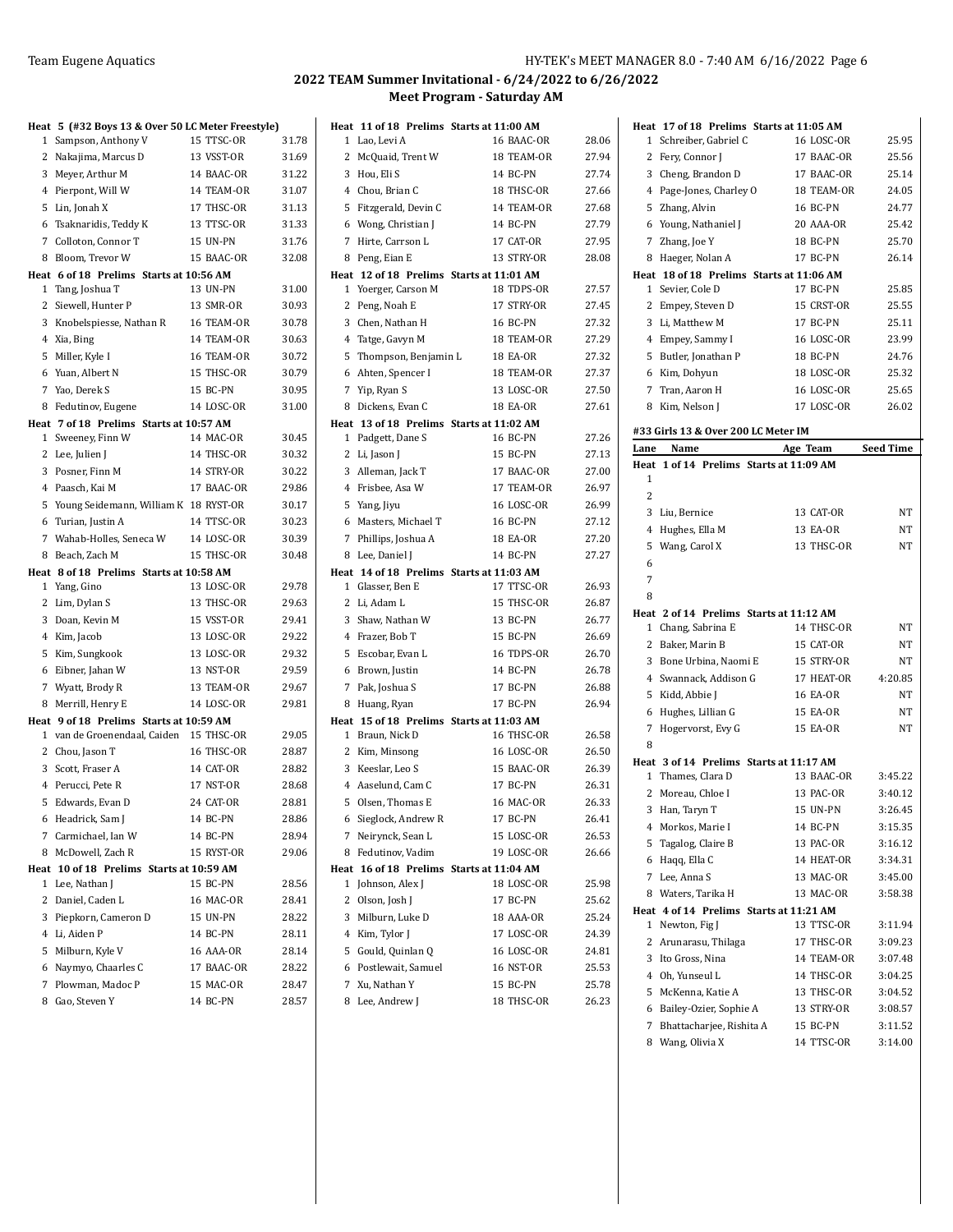|   | Heat 5 (#33 Girls 13 & Over 200 LC Meter IM) |                          |                    |
|---|----------------------------------------------|--------------------------|--------------------|
| 1 | Chen, Sophia j                               | 16 MAC-OR                | 3:04.23            |
|   | 2 Young, Morgan S                            | 17 TEAM-OR               | 3:02.03            |
|   | 3 Cheng, Isabel Y                            | 14 BAAC-OR               | 3:00.56            |
|   | 4 Peterson, Kara J                           | 14 TEAM-OR               | 2:59.79            |
|   | 5 Park, Min Suh                              | 14 THSC-OR               | 3:00.08            |
|   | 6 Stipe, Abigail E                           | <b>18 BC-PN</b>          | 3:00.92            |
|   | 7 Lihou, Pia                                 | 16 NST-OR                | 3:04.01            |
|   | 8 Williams, Julia M                          | 15 MAC-OR                | 3:04.23            |
|   | Heat 6 of 14 Prelims Starts at 11:28 AM      |                          |                    |
|   | 1 Wyzga, Olivia E                            | 17 BC-PN                 | 2:57.80            |
|   | 2 Bai, Allie X                               | 13 BC-PN                 | 2:57.23            |
|   | 3 Atkins, Peyton I                           | 14 LOSC-OR               | 2:54.81            |
|   | 4 Howard, Syd M                              | 14 THSC-OR               | 2:52.64            |
|   | 5 Park, Yeha                                 | 14 THSC-OR               | 2:53.53            |
|   | 6 Wright, Allison A                          | 15 GCST-OR               | 2:56.27            |
| 7 | Atay, Ayah I                                 | 13 MAC-OR                | 2:57.28            |
| 8 | Jenne, Kate R                                | 16 MAC-OR                | 2:58.60            |
| 1 | Heat 7 of 14 Prelims Starts at 11:32 AM      |                          |                    |
|   | 2 Maya, Ana V                                | 13 THSC-OR               | 2:51.03            |
|   | 3 Shea, Cora M                               | 13 THSC-OR               | 2:49.99            |
|   | 4 Hutton, Madison G                          | 13 TTSC-OR               | 2:49.33            |
|   | 5 America, Emma C                            | 15 LOSC-OR               | 2:49.98            |
|   | 6 Keppo, Kirsti I                            | 18 TEAM-OR               | 2:50.55            |
| 7 | Audia, Sophia D                              | 16 BC-PN                 | 2:51.12            |
|   | 8 Soto, Lisette L                            | 14 THSC-OR               | 2:51.75            |
|   | Heat 8 of 14 Prelims Starts at 11:35 AM      |                          |                    |
|   | 1 McDowell, Riley W                          | 16 LOSC-OR               | 2:48.73            |
|   | 2 Olson, Lily M                              | 13 AAA-OR                | 2:48.14            |
|   | 3 Brigham, Aya E                             | 14 THSC-OR               | 2:47.21            |
|   | 4 Zhao, Reena                                | 14 TEAM-OR               | 2:45.30            |
| 5 | Fitzpatrick, Kendall A                       | 14 BC-PN                 | 2:46.13            |
|   | 6 Hire, Piper G                              | 14 TEAM-OR               | 2:47.82            |
|   | 7 Lee, Jami H                                | 14 THSC-OR               | 2:48.49            |
| 8 | St Clair, Jossy M                            | 16 TEAM-OR               | 2:49.07            |
|   | Heat 9 of 14 Prelims Starts at 11:38 AM      |                          |                    |
|   | 1 Lambert, Danika M                          | 15 LOSC-OR               | 2:44.15            |
|   | 2 Chang, Annette                             | 17 LOSC-OR               | 2:43.73            |
|   | 3 Bengtson, Avery M<br>4 Lee, Elaine R       | 13 TEAM-OR<br>17 THSC-OR | 2:43.34<br>2:42.85 |
|   | 5 Worley, Sophia I                           | 16 THSC-OR               | 2:43.16            |
|   |                                              | 16 BAAC-OR               |                    |
| 7 | 6 Leslie, Sydney E<br>Solbach, Cloe F        | 17 LOSC-OR               | 2:43.57<br>2:43.99 |
| 8 | Rush, Eloise                                 | 13 MAC-OR                | 2:44.31            |
|   | Heat 10 of 14 Prelims Starts at 11:41 AM     |                          |                    |
| 1 | Moreno, Mary Emma H                          | 17 THSC-OR               | 2:41.80            |
| 2 | McArthur, Kaylee A                           | 17 THSC-OR               | 2:41.12            |
|   | 3 Goddard, Marlene M                         | 14 TDPS-OR               | 2:41.01            |
|   | 4 Young, Jaclyn P                            | 16 AAA-OR                | 2:39.38            |
| 5 | Sickon, Dalton M                             | 17 TDPS-OR               | 2:39.89            |
|   | 6 Jones, Helena P                            | 17 LOSC-OR               | 2:41.02            |
| 7 | Jensen, Lauren E                             | 17 BC-PN                 | 2:41.51            |
|   | 8 Miehl, Freya C                             | 16 CAT-OR                | 2:42.77            |

|                | Heat 11 of 14 Prelims Starts at 11:44 AM |            |                  |
|----------------|------------------------------------------|------------|------------------|
| 1              | Rush, Lucy                               | 15 MAC-OR  | 2:39.22          |
| 2              | Foltenyi, Jade O                         | 18 BC-PN   | 2:38.37          |
| 3              | Magee, Grace G                           | 18 LOSC-OR | 2:37.01          |
| 4              | Huling, Penny M                          | 17 TEAM-OR | 2:36.38          |
|                | 5 Curley, Malia C                        | 17 BC-PN   | 2:36.95          |
|                | 6 Cui, Annabel K                         | 16 BC-PN   | 2:37.43          |
| 7              | Wang, Ellie S                            | 14 BC-PN   | 2:38.49          |
| 8              | Iwanow, Julia A                          | 15 TDPS-OR | 2:39.24          |
|                | Heat 12 of 14 Prelims Starts at 11:47 AM |            |                  |
| 1              | Park, Diane                              | 16 THSC-OR | 2:35.22          |
| 2              | DeYoung, Maeve A                         | 15 LOSC-OR | 2:33.15          |
|                | 3 Alejos, Hazel R                        | 18 TDPS-OR | 2:28.89          |
|                | 4 Gustaff, Dylan N                       | 16 LOSC-OR | 2:25.61          |
|                | 5 Yoon, Izzy S                           | 16 LOSC-OR | 2:27.90          |
| 6              | Larsen, Lauren G                         | 16 TEAM-OR | 2:30.57          |
| 7              | Yahna, Sawyer D                          | 16 LOSC-OR | 2:33.49          |
| 8              | Hoyla, Olivia T                          | 14 BC-PN   | 2:35.73          |
|                | Heat 13 of 14 Prelims Starts at 11:50 AM |            |                  |
| $\mathbf{1}$   | Chen, Zoe                                | 13 LOSC-OR | 2:34.37          |
| 2              | Maher, Riley R                           | 17 TEAM-OR | 2:32.68          |
| 3              | Lee, Stephanie H                         | 16 THSC-OR | 2:28.72          |
| $\overline{4}$ | Lustria, Fay S                           | 18 LOSC-OR | 2:22.44          |
| 5              | Avansino, Mia F                          | 16 BC-PN   | 2:27.73          |
| 6              | Ray, Ashley E                            | 18 BC-PN   | 2:30.18          |
| 7              | Matsumoto, Kayla                         | 15 THSC-OR | 2:33.44          |
| 8              | Hayes, Allie M                           | 15 TDPS-OR | 2:35.51          |
|                | Heat 14 of 14 Prelims Starts at 11:53 AM |            |                  |
| 1              | Eubanks, Amelia T                        | 16 TDPS-OR | 2:34.34          |
| $\mathbf{2}$   | Sexton, Lauren M                         | 13 LOSC-OR | 2:31.86          |
| 3              | Taylor, Kylie E                          | 18 TEAM-OR | 2:28.69          |
| 4              | Enge, Piper A                            | 16 BC-PN   | 2:18.25          |
| 5              | McDevitt, Alexa J                        | 15 UN-PN   | 2:26.33          |
| 6              | Sheerin, Claire E                        | 17 TEAM-OR | 2:29.64          |
| 7              | Katayama-Stall, Quinn T                  | 18 LOSC-OR | 2:33.31          |
| 8              | Dodson, Rae S                            | 15 LOSC-OR | 2:35.43          |
|                | #34 Boys 13 & Over 200 LC Meter IM       |            |                  |
| Lane           | Name                                     | Age Team   | <b>Seed Time</b> |
| Heat           | 1 of 15 Prelims Starts at 11:56 AM       |            |                  |
| 1              |                                          |            |                  |
| $\overline{2}$ | Tsaknaridis, Teddy K                     | 13 TTSC-OR | NΤ               |
|                | 3 Mattson, Ty M                          | 13 TTSC-OR | NT               |
|                | 4 Powell, Brayden M                      | 13 RYST-OR | NΤ               |
|                | 5 Zaremba, Ivan D                        | 13 VSST-OR | NT               |
| 6              | Lee, Jacob* J                            | 13 BC-PN   | NT               |
| 7              |                                          |            |                  |
| 8              |                                          |            |                  |
|                | Heat 2 of 15 Prelims Starts at 11:59 AM  |            |                  |
|                | 1 Cheng, Skyler Y                        | 13 BC-PN   | NT               |
|                | 2 Galbraith, Colin A                     | 13 HEAT-OR | NT               |
|                | 3 Chou, Duncan C                         | 14 THSC-OR | NT               |
|                | 4 Wong, Christian J                      | 14 BC-PN   | NΤ               |
|                | 5 Brock, Ethan A                         | 14 TEAM-OR | NT               |
|                | 6 Larson, Thomas A                       | 13 RYST-OR | NT               |
| 7              | Nakajima, Marcus D                       |            |                  |
|                |                                          | 13 VSST-OR | NT               |
|                | 8 Mikula, Felix T                        | 13 CAT-OR  | NT               |

|                | Heat 3 of 15 Prelims Starts at 12:03 PM                     |                  |           |
|----------------|-------------------------------------------------------------|------------------|-----------|
| $\mathbf{1}$   | Pierpont, Edward W                                          | 15 TEAM-OR       | NΤ        |
| 2              | Hirte, Carrson L                                            | 17 CAT-OR        | <b>NT</b> |
| 3              | Wornath, Benjamin L                                         | 14 TDPS-OR       | 3:44.64   |
|                | 4 Yang, Gino                                                | 13 LOSC-OR       | 3:31.12   |
| 5              | Postlewait, William J                                       | <b>14 NST-OR</b> | 3:44.59   |
|                | 6 Lin, Taius X                                              | 14 THSC-OR       | 3:50.37   |
| $7^{\circ}$    | Hugo, Micah J                                               | 16 TEAM-OR       | NT        |
| 8              | Brown, Justin                                               | 14 BC-PN         | NT        |
|                | Heat 4 of 15 Prelims Starts at 12:07 PM                     |                  |           |
| $\mathbf{1}$   | Kim, Jacob                                                  | 13 LOSC-OR       | 3:21.84   |
| 2              | Bhattacharjee, Kounish A                                    | 14 BC-PN         | 3:21.38   |
| 3              | Singh, Dhruv                                                | 13 THSC-OR       | 3:08.03   |
| $\overline{4}$ | Song, Zizi Z                                                | 13 BC-PN         | 3:05.88   |
| 5              | King, Christian A                                           | 16 AAA-OR        | 3:06.84   |
| 6              | Kim, Minsong                                                | 16 LOSC-OR       | 3:11.07   |
| 7              | Barnes, Kade K                                              | 13 AAA-OR        | 3:21.74   |
| 8              | Temple, Joe G                                               | 16 TEAM-OR       | 3:24.61   |
|                | Heat 5 of 15 Prelims Starts at 12:11 PM                     |                  |           |
| 1              | Bloom, Trevor W                                             | 15 BAAC-OR       | 3:05.22   |
| 2              | Hukari, Nadia S                                             | 13 CAT-OR        | 3:01.87   |
|                | 3 Hoy, Rylan S                                              | 13 VSST-OR       | 2:59.90   |
| 4              | Buchwald, Max O                                             | 15 LOSC-OR       | 2:58.08   |
| 5              | Pierpont, Will W                                            | 14 TEAM-OR       | 2:58.55   |
| 6              | Meyer, Arthur M                                             | 14 BAAC-OR       | 3:00.22   |
| 7              | Tang, Joshua T                                              | 13 UN-PN         | 3:03.38   |
| 8              | Curley, Kian M                                              | 13 BC-PN         | 3:05.80   |
|                | Heat 6 of 15 Prelims Starts at 12:14 PM                     |                  |           |
| 1              | Bye, Corbin M                                               | 13 CAT-OR        | 2:56.56   |
| $\mathbf{2}$   | Ma, Kenny P                                                 | 15 THSC-OR       | 2:55.52   |
| 3              | Moser, Nick W                                               | 14 THSC-OR       | 2:54.24   |
| 4              | Dodson, Tye P                                               | 13 LOSC-OR       | 2:52.32   |
| 5              | van de Groenendaal, Caiden                                  | 15 THSC-OR       | 2:52.76   |
|                | 6 Cheal, Finley J                                           | 16 GCST-OR       | 2:55.46   |
| 7              | Dy, David A                                                 | 14 BC-PN         | 2:55.82   |
| 8              | Iwanow, Karol H                                             | 13 TDPS-OR       | 2:57.17   |
| $\mathbf{1}$   | Heat 7 of 15 Prelims Starts at 12:18 PM<br>Peng, Nicholas E | 13 THSC-OR       | 2:50.57   |
|                | 2 Venidiktov, Dan M                                         | 15 BC-PN         | 2:48.98   |
| 3              | Terayama, David S                                           | 15 BC-PN         | 2:46.69   |
| 4              | Escobar, Evan L                                             | 16 TDPS-OR       | 2:45.77   |
| 5              | Selim, Ali                                                  | 15 VSST-OR       | 2:45.87   |
|                | 6 Devenport, Quinn L                                        | 13 TEAM-OR       | 2:46.78   |
| 7              | Scott, Fraser A                                             | 14 CAT-OR        | 2:50.43   |
|                | 8 Oliva, Miguel A                                           | 13 MAC-OR        | 2:50.79   |
|                | Heat 8 of 15 Prelims Starts at 12:21 PM                     |                  |           |
| 1              | Fedutinov, Eugene                                           | 14 LOSC-OR       | 2:45.12   |
|                | 2 Mendez, Logan P                                           | 16 TTSC-OR       | 2:43.55   |
|                | 3 Doan, Kevin M                                             | 15 VSST-OR       | 2:42.34   |
|                | 4 Tng, Aaron                                                | 15 UN-PN         | 2:40.52   |
| 5              | Burden, Max M                                               | 14 LOSC-OR       | 2:42.23   |
|                | 6 Fitzgerald, Devin C                                       | 14 TEAM-OR       | 2:43.25   |
| 7              | Ouyang, Frank                                               | 13 BC-PN         | 2:44.95   |
|                | 8 Hou, Eli S                                                | 14 BC-PN         | 2:45.18   |
|                |                                                             |                  |           |